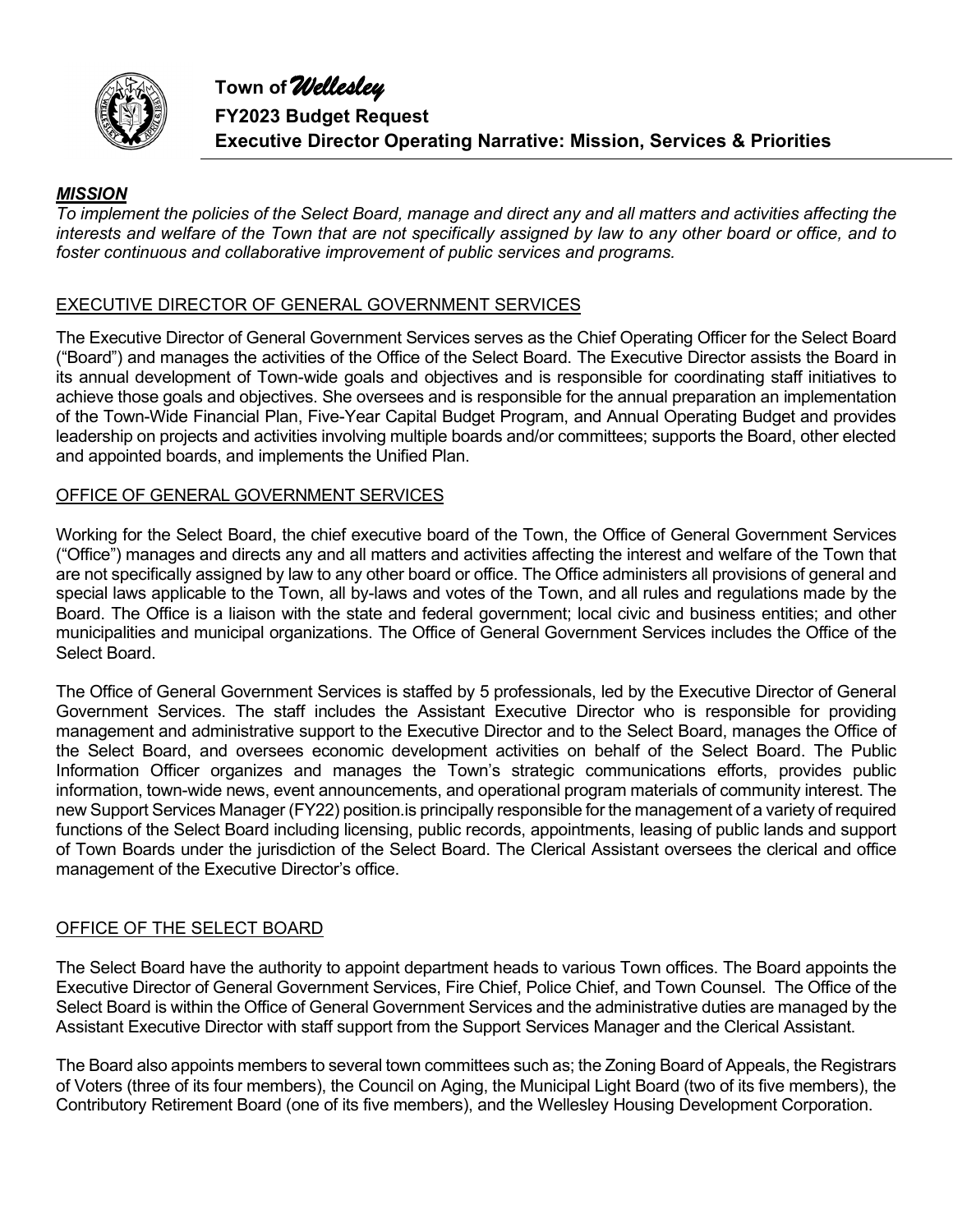

Through the Finance Department, the Board coordinates the preparation of General Government budgets for Central Administrative Services, Employee Benefits, Risk Management (Insurance), Law, Memorial and Veterans' Days commemoration, Parking Fine Processing, Traffic and Parking Management, Sealer of Weights and Measures, Town Facilities Maintenance, Town Report, and Unemployment Compensation.

Other Board responsibilities include authority to issue permits and licenses for alcoholic beverages, common victuallers, take-out food, entertainment, public conveyances, and others. It also administers risk management practices and scholarship programs; coordinates, publishes and distributes the annual Town Report; oversees Town facilities maintenance; addresses public safety matters; determines where traffic and regulatory signage, and pavement markings are located; directs traffic engineering; maintains parking facilities and meters; assigns house numbers; estimates, modifies and maintains voting precincts; administers Town property leases and certain grant applications; and is Town Ombudsman.

## FY23 Goals

The Goals for FY23 will continue to focus on implementation of the Unified Plan, with particular focus on Municipal Facilities, Housing, Economic Development, Climate Action Plan Implementation, and Sustainable Mobility Plan Implementation.

#### *Town Asset Management*

- Continue to work with FMD and PBC to complete Design Development of the Town Hall Interior project to prepare for construction funding at a Fall FY23 Special Town Meeting.
- Prepare for the permanent transition of the Land Use Divisions out of Town Hall to leased office space.
- Prepare for the temporary transition of Town Hall staff to leased office space for Town Hall renovation.

#### *Housing*

- Working with the Housing Task Force, Wellesley Housing Development Corporation, the Select Board and Executive Director strive to continue to diversify the housing stock and housing options in Wellesley in both form and economics through implementation of the Housing Production Plan and prioritization of housing initiatives.
- Work to complete 40B and 40R construction and for projects and to resolve outstanding legal cases on 680 Worcester Street and 16 Stearns Road.
- Work to establish an action plan for the WHDC upon completion of an affordable housing market study.

#### *Economic Development*

- Work on design and funding of Wellesley Square Amenities Plan
- Work collaboratively with landlords and property owners to identify and address ongoing commercial vacancies.
- Work on establishing community gathering spaces for outdoor events and activities such as farmers markets, retailer and restauranteur events.
- Identify and prioritize grants to support commercial revitalization, connecting people and the community to our business districts, and providing alternative modes of transportation to commercial and civic destinations.

#### *Connectivity of People and Places*

- Work with the Mobility Committee to implement the Sustainable Mobility Plan.
- Work with the MWRTA to expand the micro-transit Catch Connect pilot program.
- Continue implementation of the Complete Streets Plans through capital projects and grant opportunities.
- Work with the MBTA to improve service and ADA accessibility at the Wellesley Square, Wellesley Hills, and Wellesley Farms Commuter Rail Stations.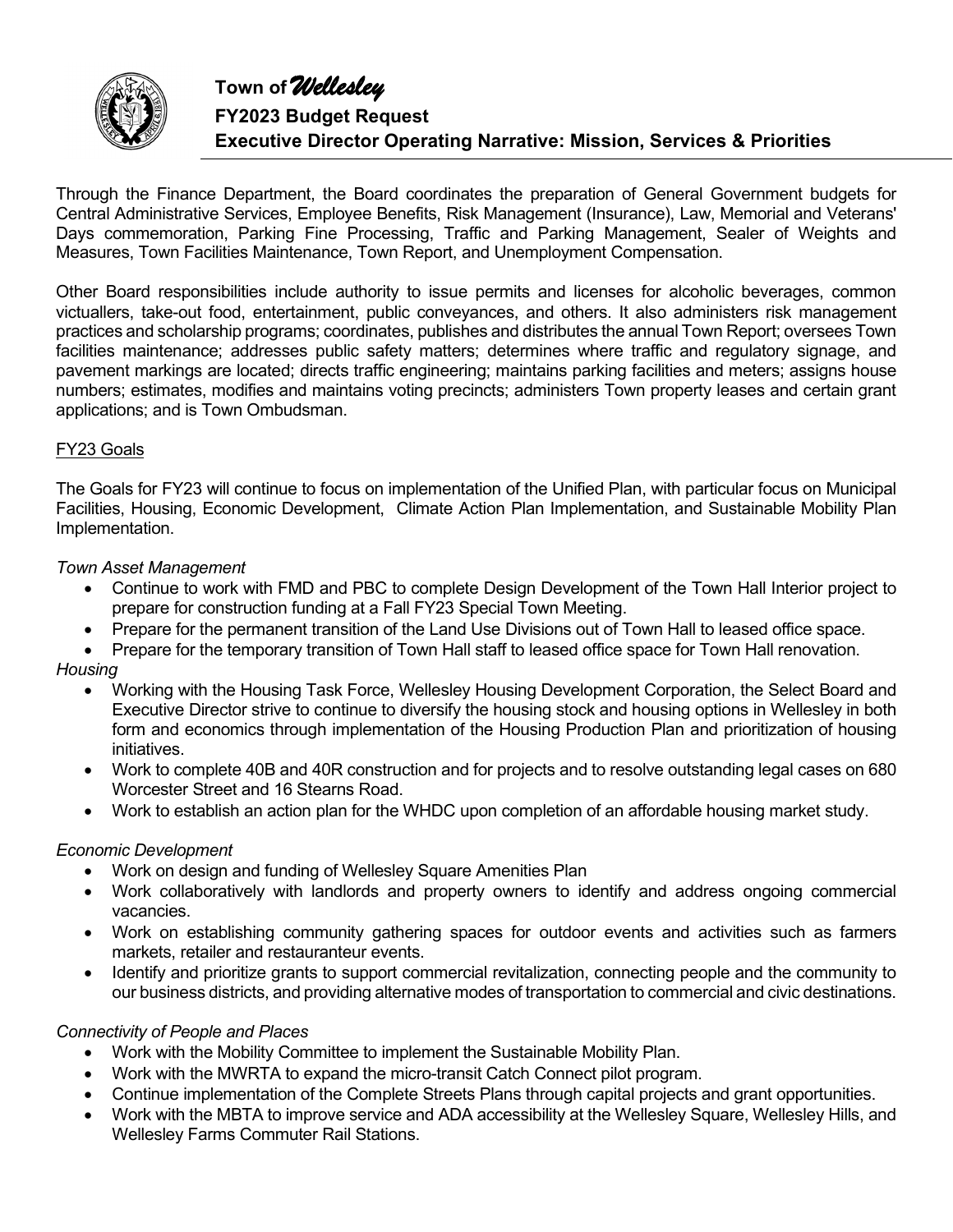

*Sense of Community*

- Continue to improve public service announcements, town-wide communication initiatives, and website enhancements.
- Work to implement the vision and goals established in Phase I of the Diversity, Equity, and Inclusion Task Force.
- Work on continuous community-wide dialogues as part of the Civil Discourse Imitative

*Sustainability*

- Work with the CAC to implement the goals and policies of the Climate Action Plan.
- Work with CAC and various Town Departments on funding and potentially commencing a Hazard Mitigation Plan
- Work with MLP, FMD, Traffic Committee and others to consider a town-wide solar policy for buildings and town land.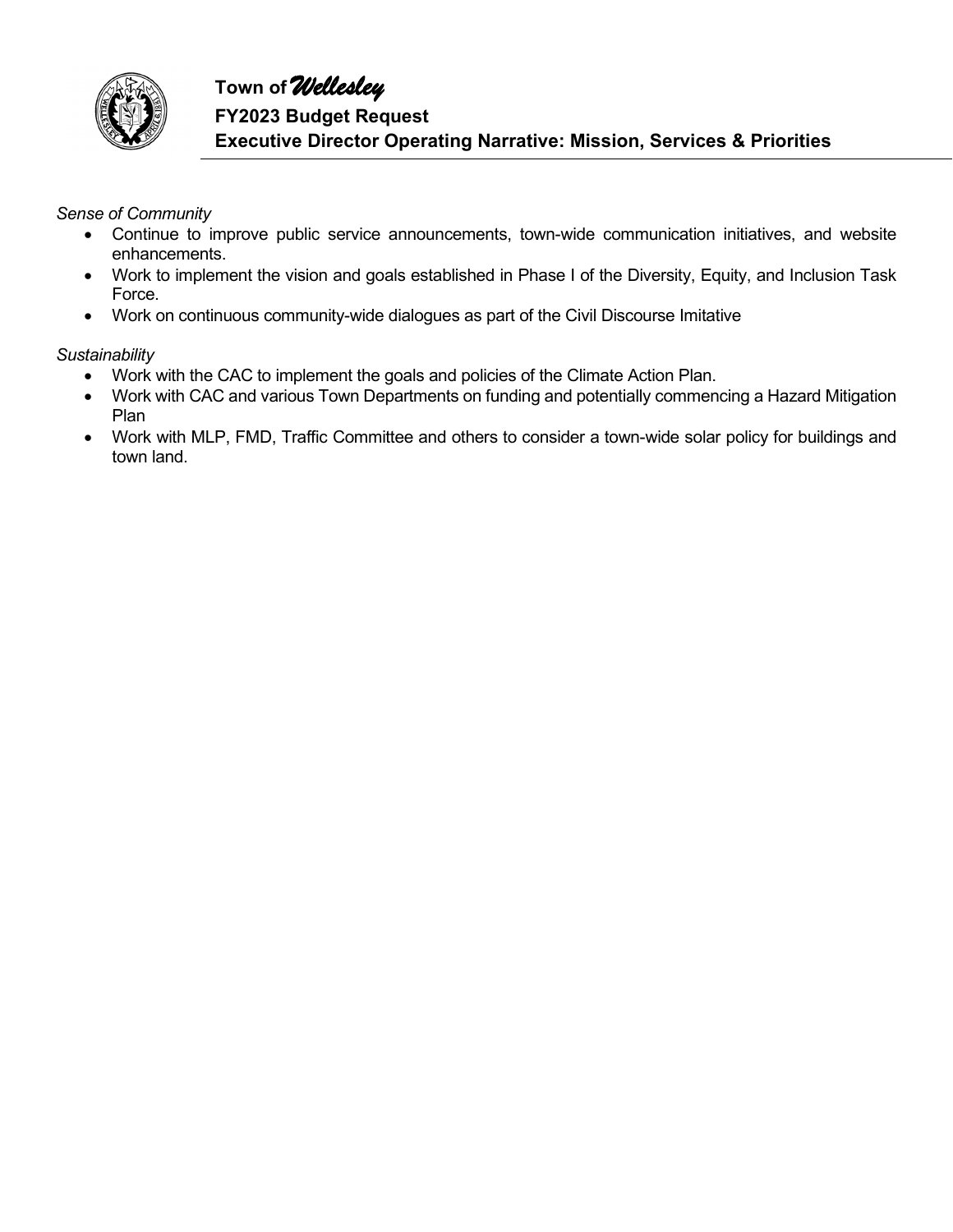

#### Operating Budget Summary



The Executive Director's budget this year represents an **overall year increase of 1.82%.** The increase includes an assumed salary increase of 2.5% for all 50/60 series staff and 2.75% for 40 series staff. The Executive Director worked through much of FY22 to realign the positions and job descriptions to reflect the needs of the Select Board office. The Assistant Executive Director position continues to be evaluated for a job reclassification and funds have been detailed in FY23 based on the proposed realignment. **The FY23 budget reflects building on the Unified Plan, Housing Production Plan, Sustainable Mobility Plan, Climate Action Plan and on** economic development, increasing communication and social initiative such as the DEI Task Force and the Civil Discourse Initiative, **however, does not require operational budgetary increases**. The Executive Director's Office has worked with the legislative delegation on grants, and earmarks to assist with initial implementation of the Wellesley Square Amenities Plan (\$100,000), the DEI Task Force Phase II (\$50,000), and the Select Board will be working to consider ARPA funding strategies for qualified projects.

| <b>PERMANENT STAFFING (FTES)</b>         | <b>FY19</b><br><b>Actual</b> | <b>FY20</b><br><b>Actual</b> | <b>FY21</b><br>Actual | <b>FY22</b><br><b>Budget</b> | <b>FY23</b><br><b>Request</b> |
|------------------------------------------|------------------------------|------------------------------|-----------------------|------------------------------|-------------------------------|
| Position Titles:                         |                              |                              |                       |                              |                               |
| <b>Executive Director</b>                | 1.0                          | 1.0                          | 1.0                   | 1.0                          | 1.0                           |
| Assistant Exec. Director                 | 1.0                          | 1.0                          | 1.0                   | 1.0                          | 1.0                           |
| Deputy Assistant Director                |                              |                              | ۰                     |                              | $\blacksquare$                |
| Economic Development Director            |                              | 1.0                          | 1.0                   | 1.0                          | $\blacksquare$                |
| Public Information Officer*              | 1.0                          | 1.0                          | 1.0                   | 1.0                          | 1.0                           |
| Support Services Manager*                |                              |                              |                       |                              | 1.0                           |
| Clerical Assistant*                      | 1.0                          | 1.0                          | 1.0                   | 1.0                          | 1.0                           |
| <b>Total Number of Positions</b>         | 0.0                          | 5.0                          | 5.0                   | 5.0                          | 5.0                           |
| * FY22 job classifications were modified |                              |                              |                       |                              |                               |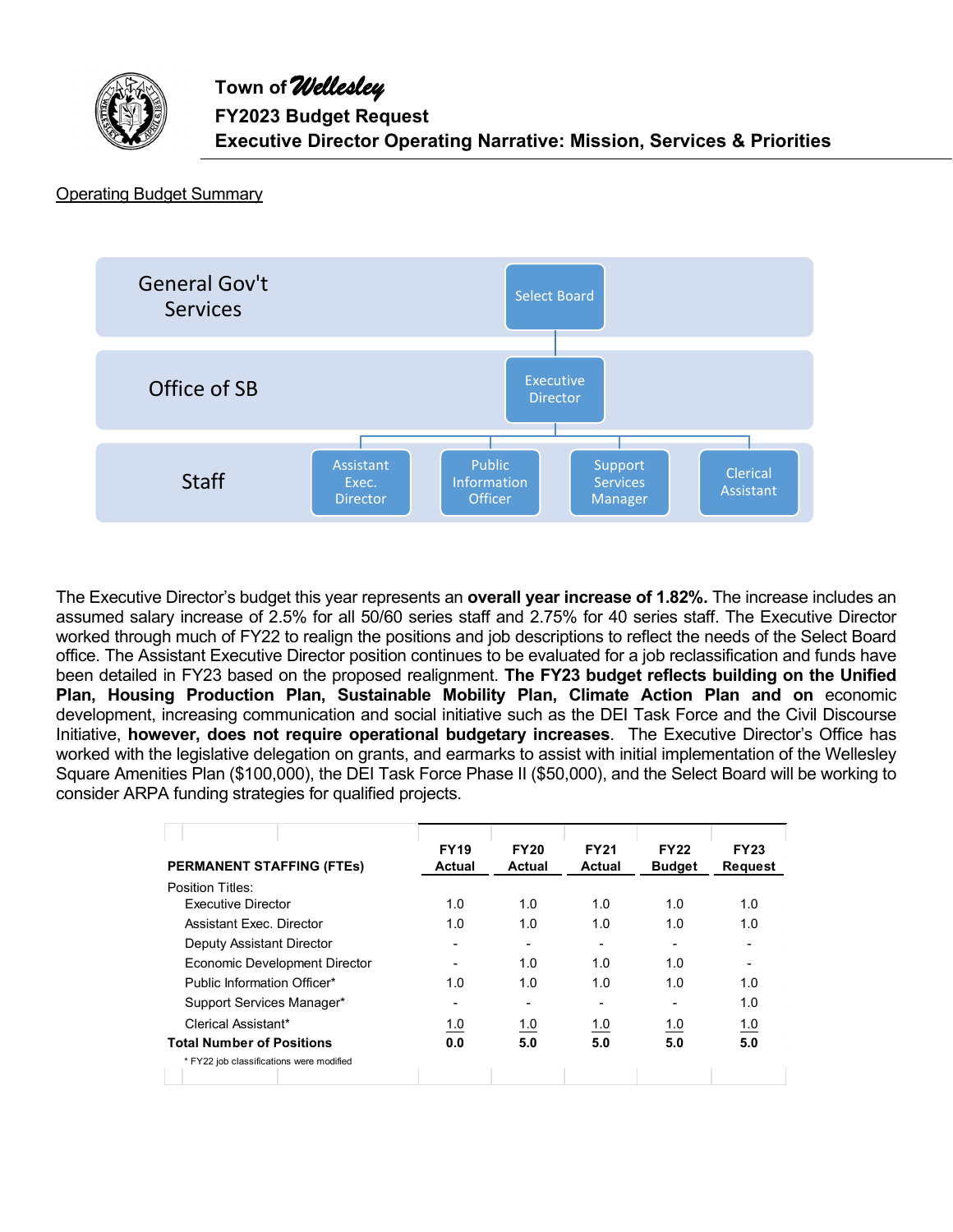

# **Town of** *Wellesley* **FY2023 Budget Request Executive Director Operating Narrative: Mission, Services & Priorities**

#### **Executive Director Operating Request**

| <b>PERSONAL SERVICES</b><br>$197,676$ \$<br>\$<br>215,827<br>\$220,144<br>\$<br>01122100<br>511010 Senior Administrator<br>Salary of the Executive Director<br>\$<br>201,538<br>\$227,859<br>7,715<br>3.50%<br>Salaries of Asst. Exec. Dir, PIO, Support<br>511220 Other Professionals<br>Services & Clerical Asst.<br>261,347<br>181,651<br>255,250<br>351,543<br>332,662<br>\$<br>(18, 880)<br>$-5.37%$<br>Substitute Exec. Assistant (vacations/sick<br>512290 Temporary Help<br>13,000<br>3,430<br>\$<br>0.00%<br>01122100<br>leave and transcription)<br>13,000<br>13,000<br>0.00%<br>Reclassification Funding<br>Longevity payment due personnel with<br>\$<br>01122100<br>0.00%<br>515050 Longevity<br>more than 15 years service.<br>472,023<br>573,521<br>0.32%<br>PERSONAL SERVICES SUBTOTAL<br>383,189<br>474,507<br>571,687<br>1,835<br><b>EXPENSES</b><br>0.00%<br>01122200<br>521010 Electricity<br><b>Cover Streetlight Deficit</b><br>1,397<br>4.589<br>\$<br>$1,000$ \$<br>524050 Computer Equipment Maint.<br>1,000<br>0.00%<br>01122200<br>Replacement laptop for Asst Exec Dir.<br>$\sim$<br>Training for staff members enables the<br>department to stay informed about<br>changes in laws and procedures related to<br>01122200<br>530500 Training & Development<br>their roles and responsibilities, laws etc.<br>2,500<br>837<br>230<br>3,000<br>3,000<br>\$<br>0.00%<br>Appraisals as required for land/municipal<br>01122200<br>530600 Appraisals & Surveys<br>2,000<br>2,000<br>2,000<br>\$<br>0.00%<br>surveys.<br>01122200<br>530900 Other Professional Services<br>Consulting Services as needed<br>5,000<br>275<br>1,200<br>5,000<br>5,000<br>$\mathfrak s$<br>0.00%<br>ä,<br>For routine mailing and also to cover<br>additional mailings (e.g., reports, surveys,<br>534010 Postage<br>2,500<br>258<br>589<br>2,500<br>2,500<br>\$<br>0.00%<br>01122200<br>$etc.$ )<br>01122200<br>534020 Telephone<br>Cell Phone for Executive Director<br>\$<br>0.00%<br>These funds are for the cost of placing<br>01122200<br>legal ads in local newspapers.<br>1,200<br>260<br>384<br>1,100<br>1,100<br>\$<br>0.00%<br>534030 Advertising - General<br>01122200<br>534035 Advertising- Employment<br>For employment advertising.<br>600<br>\$<br>0.00%<br>÷,<br>For large jobs which can't be handled by<br>400<br>01122200<br>534040 Printing and Binding Expense<br>500<br>400<br>\$<br>0.00%<br>office copier (e.g., budgets and reports).<br>Beginning FY11 all Townhall costs are part<br>01122200<br>534060 Photocopying<br>of Dept 199<br>0.00%<br>\$<br>534095 On Line subscriptions/databases<br>Social Media analytical tools<br>3,990<br>4,788<br>3,000<br>3,000<br>$\mathbb{S}$<br>0.00%<br>Microfilming of department records which<br>538030 Microfilming Services<br>\$<br>0.00%<br>01122200<br>must be kept indefinitely.<br>542010 Office Supplies<br>3,000<br>285<br>2,190<br>3,000<br>3,000<br>\$<br>0.00%<br>01122200<br>Office supplies<br>÷,<br>0.00%<br>549090 Other Food Service Supplies<br>368<br>500<br>\$<br>500<br>$\blacksquare$<br>555020 Periodicals & Newspapers<br>300<br>71<br>300<br>300<br>\$<br>0.00%<br>Newspaper subscriptions<br>94<br>$\mathbf{r}$<br>\$<br>557010 Programs and Activisties<br>125<br>160<br>0.00%<br>01122200<br>300<br>300<br>\$<br>0.00%<br>01122200<br>571010 In-state travel (mileage)<br>300<br>For reimbursement of mileage<br>16<br>$\blacksquare$<br>Attendance at in and out-of-state<br>conferences enables the Town to keep<br>current on new topics and ideas, and exert<br>some influence on decisions by the state<br>or other groups which may impact the<br>01122200<br>571110 Conf/Meetings Administrators<br>3,625<br>1,712<br>2,342<br>3,400<br>$3,400$ \$<br>0.00%<br>Town.<br>Dues for professional organizations such<br>573010 Dues-Administrators<br>2,800<br>1,552<br>1,211<br>3,000<br>3,000<br>$\mathfrak s$<br>0.00%<br>as MMMA, AICP<br>Massachusetts Municipal Association and<br>Norfolk County Selectmen's Association<br>8,900<br>8,975<br>9,270<br>8,900<br>9,200<br>\$<br>300<br>01122200<br>573040 Dues-Committee/Board Members<br>3.37%<br>dues.<br>01122200<br>578090 Unclassified Expenses<br>\$<br>0.00%<br>Inactive Account<br>$\mathbf{r}$<br>$\sim$<br>÷.<br>÷.<br>542010 Office Supplies<br>0.00%<br>\$<br>01122200<br>$\mathcal{L}$<br>$\mathcal{L}$<br>$\blacksquare$<br>÷,<br>$2,000$ \$<br>0.00%<br>01122200<br>583120 Office Machines Replacement<br>2,277<br>2,000<br>Cost for new position-desk, computer, etc.<br>$\sim$<br><b>EXPENSES SUBTOTAL</b><br>33,225<br>27,023<br>39,700<br>\$<br>6.15%<br>22,422<br>37.400<br>2,300<br>0.00%<br>570000 Other Charges & Expenses<br>Encumbered expenses from prior fiscal<br>\$<br>$\blacksquare$<br>$\blacksquare$<br>Benefits for Economic Development<br>÷.<br>Benefits for Licensing, Records &<br>0.68%<br>DEPARTMENT TOTAL \$<br>$505,248$ \$<br>$405,611$ \$<br>$501,530$ \$<br>609,087 \$<br>$613,221$ \$<br>4,135 | Org      | Object | Account # 01-122<br><b>Account Title</b> | Explanation | <b>FY19</b><br>Actual | <b>FY20</b><br>Actual | <b>FY21</b><br><b>Actual</b> | <b>FY22</b><br><b>Budget</b> | <b>FY23</b><br>Request | FY22-23 | \$ Variance % Variance<br>FY22-23 |
|-----------------------------------------------------------------------------------------------------------------------------------------------------------------------------------------------------------------------------------------------------------------------------------------------------------------------------------------------------------------------------------------------------------------------------------------------------------------------------------------------------------------------------------------------------------------------------------------------------------------------------------------------------------------------------------------------------------------------------------------------------------------------------------------------------------------------------------------------------------------------------------------------------------------------------------------------------------------------------------------------------------------------------------------------------------------------------------------------------------------------------------------------------------------------------------------------------------------------------------------------------------------------------------------------------------------------------------------------------------------------------------------------------------------------------------------------------------------------------------------------------------------------------------------------------------------------------------------------------------------------------------------------------------------------------------------------------------------------------------------------------------------------------------------------------------------------------------------------------------------------------------------------------------------------------------------------------------------------------------------------------------------------------------------------------------------------------------------------------------------------------------------------------------------------------------------------------------------------------------------------------------------------------------------------------------------------------------------------------------------------------------------------------------------------------------------------------------------------------------------------------------------------------------------------------------------------------------------------------------------------------------------------------------------------------------------------------------------------------------------------------------------------------------------------------------------------------------------------------------------------------------------------------------------------------------------------------------------------------------------------------------------------------------------------------------------------------------------------------------------------------------------------------------------------------------------------------------------------------------------------------------------------------------------------------------------------------------------------------------------------------------------------------------------------------------------------------------------------------------------------------------------------------------------------------------------------------------------------------------------------------------------------------------------------------------------------------------------------------------------------------------------------------------------------------------------------------------------------------------------------------------------------------------------------------------------------------------------------------------------------------------------------------------------------------------------------------------------------------------------------------------------------------------------------------------------------------------------------------------------------------------------------------------------------------------------------------------------------------------------------------------------------------------------------------------------------------------------------------------------------------------------------------------------------------------------------------------------------------------------------------------------------------------------------------------------------------------------------------------------------------------------------------------------------------------------------------------------------------------------------------------------------------------------------------------------------------------------------------------------------------------|----------|--------|------------------------------------------|-------------|-----------------------|-----------------------|------------------------------|------------------------------|------------------------|---------|-----------------------------------|
|                                                                                                                                                                                                                                                                                                                                                                                                                                                                                                                                                                                                                                                                                                                                                                                                                                                                                                                                                                                                                                                                                                                                                                                                                                                                                                                                                                                                                                                                                                                                                                                                                                                                                                                                                                                                                                                                                                                                                                                                                                                                                                                                                                                                                                                                                                                                                                                                                                                                                                                                                                                                                                                                                                                                                                                                                                                                                                                                                                                                                                                                                                                                                                                                                                                                                                                                                                                                                                                                                                                                                                                                                                                                                                                                                                                                                                                                                                                                                                                                                                                                                                                                                                                                                                                                                                                                                                                                                                                                                                                                                                                                                                                                                                                                                                                                                                                                                                                                                                                                           |          |        |                                          |             |                       |                       |                              |                              |                        |         |                                   |
|                                                                                                                                                                                                                                                                                                                                                                                                                                                                                                                                                                                                                                                                                                                                                                                                                                                                                                                                                                                                                                                                                                                                                                                                                                                                                                                                                                                                                                                                                                                                                                                                                                                                                                                                                                                                                                                                                                                                                                                                                                                                                                                                                                                                                                                                                                                                                                                                                                                                                                                                                                                                                                                                                                                                                                                                                                                                                                                                                                                                                                                                                                                                                                                                                                                                                                                                                                                                                                                                                                                                                                                                                                                                                                                                                                                                                                                                                                                                                                                                                                                                                                                                                                                                                                                                                                                                                                                                                                                                                                                                                                                                                                                                                                                                                                                                                                                                                                                                                                                                           |          |        |                                          |             |                       |                       |                              |                              |                        |         |                                   |
|                                                                                                                                                                                                                                                                                                                                                                                                                                                                                                                                                                                                                                                                                                                                                                                                                                                                                                                                                                                                                                                                                                                                                                                                                                                                                                                                                                                                                                                                                                                                                                                                                                                                                                                                                                                                                                                                                                                                                                                                                                                                                                                                                                                                                                                                                                                                                                                                                                                                                                                                                                                                                                                                                                                                                                                                                                                                                                                                                                                                                                                                                                                                                                                                                                                                                                                                                                                                                                                                                                                                                                                                                                                                                                                                                                                                                                                                                                                                                                                                                                                                                                                                                                                                                                                                                                                                                                                                                                                                                                                                                                                                                                                                                                                                                                                                                                                                                                                                                                                                           |          |        |                                          |             |                       |                       |                              |                              |                        |         |                                   |
|                                                                                                                                                                                                                                                                                                                                                                                                                                                                                                                                                                                                                                                                                                                                                                                                                                                                                                                                                                                                                                                                                                                                                                                                                                                                                                                                                                                                                                                                                                                                                                                                                                                                                                                                                                                                                                                                                                                                                                                                                                                                                                                                                                                                                                                                                                                                                                                                                                                                                                                                                                                                                                                                                                                                                                                                                                                                                                                                                                                                                                                                                                                                                                                                                                                                                                                                                                                                                                                                                                                                                                                                                                                                                                                                                                                                                                                                                                                                                                                                                                                                                                                                                                                                                                                                                                                                                                                                                                                                                                                                                                                                                                                                                                                                                                                                                                                                                                                                                                                                           | 01122100 |        |                                          |             |                       |                       |                              |                              |                        |         |                                   |
|                                                                                                                                                                                                                                                                                                                                                                                                                                                                                                                                                                                                                                                                                                                                                                                                                                                                                                                                                                                                                                                                                                                                                                                                                                                                                                                                                                                                                                                                                                                                                                                                                                                                                                                                                                                                                                                                                                                                                                                                                                                                                                                                                                                                                                                                                                                                                                                                                                                                                                                                                                                                                                                                                                                                                                                                                                                                                                                                                                                                                                                                                                                                                                                                                                                                                                                                                                                                                                                                                                                                                                                                                                                                                                                                                                                                                                                                                                                                                                                                                                                                                                                                                                                                                                                                                                                                                                                                                                                                                                                                                                                                                                                                                                                                                                                                                                                                                                                                                                                                           |          |        |                                          |             |                       |                       |                              |                              |                        |         |                                   |
|                                                                                                                                                                                                                                                                                                                                                                                                                                                                                                                                                                                                                                                                                                                                                                                                                                                                                                                                                                                                                                                                                                                                                                                                                                                                                                                                                                                                                                                                                                                                                                                                                                                                                                                                                                                                                                                                                                                                                                                                                                                                                                                                                                                                                                                                                                                                                                                                                                                                                                                                                                                                                                                                                                                                                                                                                                                                                                                                                                                                                                                                                                                                                                                                                                                                                                                                                                                                                                                                                                                                                                                                                                                                                                                                                                                                                                                                                                                                                                                                                                                                                                                                                                                                                                                                                                                                                                                                                                                                                                                                                                                                                                                                                                                                                                                                                                                                                                                                                                                                           |          |        |                                          |             |                       |                       |                              |                              |                        |         |                                   |
|                                                                                                                                                                                                                                                                                                                                                                                                                                                                                                                                                                                                                                                                                                                                                                                                                                                                                                                                                                                                                                                                                                                                                                                                                                                                                                                                                                                                                                                                                                                                                                                                                                                                                                                                                                                                                                                                                                                                                                                                                                                                                                                                                                                                                                                                                                                                                                                                                                                                                                                                                                                                                                                                                                                                                                                                                                                                                                                                                                                                                                                                                                                                                                                                                                                                                                                                                                                                                                                                                                                                                                                                                                                                                                                                                                                                                                                                                                                                                                                                                                                                                                                                                                                                                                                                                                                                                                                                                                                                                                                                                                                                                                                                                                                                                                                                                                                                                                                                                                                                           |          |        |                                          |             |                       |                       |                              |                              |                        |         |                                   |
|                                                                                                                                                                                                                                                                                                                                                                                                                                                                                                                                                                                                                                                                                                                                                                                                                                                                                                                                                                                                                                                                                                                                                                                                                                                                                                                                                                                                                                                                                                                                                                                                                                                                                                                                                                                                                                                                                                                                                                                                                                                                                                                                                                                                                                                                                                                                                                                                                                                                                                                                                                                                                                                                                                                                                                                                                                                                                                                                                                                                                                                                                                                                                                                                                                                                                                                                                                                                                                                                                                                                                                                                                                                                                                                                                                                                                                                                                                                                                                                                                                                                                                                                                                                                                                                                                                                                                                                                                                                                                                                                                                                                                                                                                                                                                                                                                                                                                                                                                                                                           |          |        |                                          |             |                       |                       |                              |                              |                        |         |                                   |
|                                                                                                                                                                                                                                                                                                                                                                                                                                                                                                                                                                                                                                                                                                                                                                                                                                                                                                                                                                                                                                                                                                                                                                                                                                                                                                                                                                                                                                                                                                                                                                                                                                                                                                                                                                                                                                                                                                                                                                                                                                                                                                                                                                                                                                                                                                                                                                                                                                                                                                                                                                                                                                                                                                                                                                                                                                                                                                                                                                                                                                                                                                                                                                                                                                                                                                                                                                                                                                                                                                                                                                                                                                                                                                                                                                                                                                                                                                                                                                                                                                                                                                                                                                                                                                                                                                                                                                                                                                                                                                                                                                                                                                                                                                                                                                                                                                                                                                                                                                                                           |          |        |                                          |             |                       |                       |                              |                              |                        |         |                                   |
|                                                                                                                                                                                                                                                                                                                                                                                                                                                                                                                                                                                                                                                                                                                                                                                                                                                                                                                                                                                                                                                                                                                                                                                                                                                                                                                                                                                                                                                                                                                                                                                                                                                                                                                                                                                                                                                                                                                                                                                                                                                                                                                                                                                                                                                                                                                                                                                                                                                                                                                                                                                                                                                                                                                                                                                                                                                                                                                                                                                                                                                                                                                                                                                                                                                                                                                                                                                                                                                                                                                                                                                                                                                                                                                                                                                                                                                                                                                                                                                                                                                                                                                                                                                                                                                                                                                                                                                                                                                                                                                                                                                                                                                                                                                                                                                                                                                                                                                                                                                                           |          |        |                                          |             |                       |                       |                              |                              |                        |         |                                   |
|                                                                                                                                                                                                                                                                                                                                                                                                                                                                                                                                                                                                                                                                                                                                                                                                                                                                                                                                                                                                                                                                                                                                                                                                                                                                                                                                                                                                                                                                                                                                                                                                                                                                                                                                                                                                                                                                                                                                                                                                                                                                                                                                                                                                                                                                                                                                                                                                                                                                                                                                                                                                                                                                                                                                                                                                                                                                                                                                                                                                                                                                                                                                                                                                                                                                                                                                                                                                                                                                                                                                                                                                                                                                                                                                                                                                                                                                                                                                                                                                                                                                                                                                                                                                                                                                                                                                                                                                                                                                                                                                                                                                                                                                                                                                                                                                                                                                                                                                                                                                           |          |        |                                          |             |                       |                       |                              |                              |                        |         |                                   |
|                                                                                                                                                                                                                                                                                                                                                                                                                                                                                                                                                                                                                                                                                                                                                                                                                                                                                                                                                                                                                                                                                                                                                                                                                                                                                                                                                                                                                                                                                                                                                                                                                                                                                                                                                                                                                                                                                                                                                                                                                                                                                                                                                                                                                                                                                                                                                                                                                                                                                                                                                                                                                                                                                                                                                                                                                                                                                                                                                                                                                                                                                                                                                                                                                                                                                                                                                                                                                                                                                                                                                                                                                                                                                                                                                                                                                                                                                                                                                                                                                                                                                                                                                                                                                                                                                                                                                                                                                                                                                                                                                                                                                                                                                                                                                                                                                                                                                                                                                                                                           |          |        |                                          |             |                       |                       |                              |                              |                        |         |                                   |
|                                                                                                                                                                                                                                                                                                                                                                                                                                                                                                                                                                                                                                                                                                                                                                                                                                                                                                                                                                                                                                                                                                                                                                                                                                                                                                                                                                                                                                                                                                                                                                                                                                                                                                                                                                                                                                                                                                                                                                                                                                                                                                                                                                                                                                                                                                                                                                                                                                                                                                                                                                                                                                                                                                                                                                                                                                                                                                                                                                                                                                                                                                                                                                                                                                                                                                                                                                                                                                                                                                                                                                                                                                                                                                                                                                                                                                                                                                                                                                                                                                                                                                                                                                                                                                                                                                                                                                                                                                                                                                                                                                                                                                                                                                                                                                                                                                                                                                                                                                                                           |          |        |                                          |             |                       |                       |                              |                              |                        |         |                                   |
|                                                                                                                                                                                                                                                                                                                                                                                                                                                                                                                                                                                                                                                                                                                                                                                                                                                                                                                                                                                                                                                                                                                                                                                                                                                                                                                                                                                                                                                                                                                                                                                                                                                                                                                                                                                                                                                                                                                                                                                                                                                                                                                                                                                                                                                                                                                                                                                                                                                                                                                                                                                                                                                                                                                                                                                                                                                                                                                                                                                                                                                                                                                                                                                                                                                                                                                                                                                                                                                                                                                                                                                                                                                                                                                                                                                                                                                                                                                                                                                                                                                                                                                                                                                                                                                                                                                                                                                                                                                                                                                                                                                                                                                                                                                                                                                                                                                                                                                                                                                                           |          |        |                                          |             |                       |                       |                              |                              |                        |         |                                   |
|                                                                                                                                                                                                                                                                                                                                                                                                                                                                                                                                                                                                                                                                                                                                                                                                                                                                                                                                                                                                                                                                                                                                                                                                                                                                                                                                                                                                                                                                                                                                                                                                                                                                                                                                                                                                                                                                                                                                                                                                                                                                                                                                                                                                                                                                                                                                                                                                                                                                                                                                                                                                                                                                                                                                                                                                                                                                                                                                                                                                                                                                                                                                                                                                                                                                                                                                                                                                                                                                                                                                                                                                                                                                                                                                                                                                                                                                                                                                                                                                                                                                                                                                                                                                                                                                                                                                                                                                                                                                                                                                                                                                                                                                                                                                                                                                                                                                                                                                                                                                           |          |        |                                          |             |                       |                       |                              |                              |                        |         |                                   |
|                                                                                                                                                                                                                                                                                                                                                                                                                                                                                                                                                                                                                                                                                                                                                                                                                                                                                                                                                                                                                                                                                                                                                                                                                                                                                                                                                                                                                                                                                                                                                                                                                                                                                                                                                                                                                                                                                                                                                                                                                                                                                                                                                                                                                                                                                                                                                                                                                                                                                                                                                                                                                                                                                                                                                                                                                                                                                                                                                                                                                                                                                                                                                                                                                                                                                                                                                                                                                                                                                                                                                                                                                                                                                                                                                                                                                                                                                                                                                                                                                                                                                                                                                                                                                                                                                                                                                                                                                                                                                                                                                                                                                                                                                                                                                                                                                                                                                                                                                                                                           |          |        |                                          |             |                       |                       |                              |                              |                        |         |                                   |
|                                                                                                                                                                                                                                                                                                                                                                                                                                                                                                                                                                                                                                                                                                                                                                                                                                                                                                                                                                                                                                                                                                                                                                                                                                                                                                                                                                                                                                                                                                                                                                                                                                                                                                                                                                                                                                                                                                                                                                                                                                                                                                                                                                                                                                                                                                                                                                                                                                                                                                                                                                                                                                                                                                                                                                                                                                                                                                                                                                                                                                                                                                                                                                                                                                                                                                                                                                                                                                                                                                                                                                                                                                                                                                                                                                                                                                                                                                                                                                                                                                                                                                                                                                                                                                                                                                                                                                                                                                                                                                                                                                                                                                                                                                                                                                                                                                                                                                                                                                                                           |          |        |                                          |             |                       |                       |                              |                              |                        |         |                                   |
|                                                                                                                                                                                                                                                                                                                                                                                                                                                                                                                                                                                                                                                                                                                                                                                                                                                                                                                                                                                                                                                                                                                                                                                                                                                                                                                                                                                                                                                                                                                                                                                                                                                                                                                                                                                                                                                                                                                                                                                                                                                                                                                                                                                                                                                                                                                                                                                                                                                                                                                                                                                                                                                                                                                                                                                                                                                                                                                                                                                                                                                                                                                                                                                                                                                                                                                                                                                                                                                                                                                                                                                                                                                                                                                                                                                                                                                                                                                                                                                                                                                                                                                                                                                                                                                                                                                                                                                                                                                                                                                                                                                                                                                                                                                                                                                                                                                                                                                                                                                                           |          |        |                                          |             |                       |                       |                              |                              |                        |         |                                   |
|                                                                                                                                                                                                                                                                                                                                                                                                                                                                                                                                                                                                                                                                                                                                                                                                                                                                                                                                                                                                                                                                                                                                                                                                                                                                                                                                                                                                                                                                                                                                                                                                                                                                                                                                                                                                                                                                                                                                                                                                                                                                                                                                                                                                                                                                                                                                                                                                                                                                                                                                                                                                                                                                                                                                                                                                                                                                                                                                                                                                                                                                                                                                                                                                                                                                                                                                                                                                                                                                                                                                                                                                                                                                                                                                                                                                                                                                                                                                                                                                                                                                                                                                                                                                                                                                                                                                                                                                                                                                                                                                                                                                                                                                                                                                                                                                                                                                                                                                                                                                           |          |        |                                          |             |                       |                       |                              |                              |                        |         |                                   |
|                                                                                                                                                                                                                                                                                                                                                                                                                                                                                                                                                                                                                                                                                                                                                                                                                                                                                                                                                                                                                                                                                                                                                                                                                                                                                                                                                                                                                                                                                                                                                                                                                                                                                                                                                                                                                                                                                                                                                                                                                                                                                                                                                                                                                                                                                                                                                                                                                                                                                                                                                                                                                                                                                                                                                                                                                                                                                                                                                                                                                                                                                                                                                                                                                                                                                                                                                                                                                                                                                                                                                                                                                                                                                                                                                                                                                                                                                                                                                                                                                                                                                                                                                                                                                                                                                                                                                                                                                                                                                                                                                                                                                                                                                                                                                                                                                                                                                                                                                                                                           |          |        |                                          |             |                       |                       |                              |                              |                        |         |                                   |
|                                                                                                                                                                                                                                                                                                                                                                                                                                                                                                                                                                                                                                                                                                                                                                                                                                                                                                                                                                                                                                                                                                                                                                                                                                                                                                                                                                                                                                                                                                                                                                                                                                                                                                                                                                                                                                                                                                                                                                                                                                                                                                                                                                                                                                                                                                                                                                                                                                                                                                                                                                                                                                                                                                                                                                                                                                                                                                                                                                                                                                                                                                                                                                                                                                                                                                                                                                                                                                                                                                                                                                                                                                                                                                                                                                                                                                                                                                                                                                                                                                                                                                                                                                                                                                                                                                                                                                                                                                                                                                                                                                                                                                                                                                                                                                                                                                                                                                                                                                                                           |          |        |                                          |             |                       |                       |                              |                              |                        |         |                                   |
|                                                                                                                                                                                                                                                                                                                                                                                                                                                                                                                                                                                                                                                                                                                                                                                                                                                                                                                                                                                                                                                                                                                                                                                                                                                                                                                                                                                                                                                                                                                                                                                                                                                                                                                                                                                                                                                                                                                                                                                                                                                                                                                                                                                                                                                                                                                                                                                                                                                                                                                                                                                                                                                                                                                                                                                                                                                                                                                                                                                                                                                                                                                                                                                                                                                                                                                                                                                                                                                                                                                                                                                                                                                                                                                                                                                                                                                                                                                                                                                                                                                                                                                                                                                                                                                                                                                                                                                                                                                                                                                                                                                                                                                                                                                                                                                                                                                                                                                                                                                                           | 01122200 |        |                                          |             |                       |                       |                              |                              |                        |         |                                   |
|                                                                                                                                                                                                                                                                                                                                                                                                                                                                                                                                                                                                                                                                                                                                                                                                                                                                                                                                                                                                                                                                                                                                                                                                                                                                                                                                                                                                                                                                                                                                                                                                                                                                                                                                                                                                                                                                                                                                                                                                                                                                                                                                                                                                                                                                                                                                                                                                                                                                                                                                                                                                                                                                                                                                                                                                                                                                                                                                                                                                                                                                                                                                                                                                                                                                                                                                                                                                                                                                                                                                                                                                                                                                                                                                                                                                                                                                                                                                                                                                                                                                                                                                                                                                                                                                                                                                                                                                                                                                                                                                                                                                                                                                                                                                                                                                                                                                                                                                                                                                           |          |        |                                          |             |                       |                       |                              |                              |                        |         |                                   |
|                                                                                                                                                                                                                                                                                                                                                                                                                                                                                                                                                                                                                                                                                                                                                                                                                                                                                                                                                                                                                                                                                                                                                                                                                                                                                                                                                                                                                                                                                                                                                                                                                                                                                                                                                                                                                                                                                                                                                                                                                                                                                                                                                                                                                                                                                                                                                                                                                                                                                                                                                                                                                                                                                                                                                                                                                                                                                                                                                                                                                                                                                                                                                                                                                                                                                                                                                                                                                                                                                                                                                                                                                                                                                                                                                                                                                                                                                                                                                                                                                                                                                                                                                                                                                                                                                                                                                                                                                                                                                                                                                                                                                                                                                                                                                                                                                                                                                                                                                                                                           |          |        |                                          |             |                       |                       |                              |                              |                        |         |                                   |
|                                                                                                                                                                                                                                                                                                                                                                                                                                                                                                                                                                                                                                                                                                                                                                                                                                                                                                                                                                                                                                                                                                                                                                                                                                                                                                                                                                                                                                                                                                                                                                                                                                                                                                                                                                                                                                                                                                                                                                                                                                                                                                                                                                                                                                                                                                                                                                                                                                                                                                                                                                                                                                                                                                                                                                                                                                                                                                                                                                                                                                                                                                                                                                                                                                                                                                                                                                                                                                                                                                                                                                                                                                                                                                                                                                                                                                                                                                                                                                                                                                                                                                                                                                                                                                                                                                                                                                                                                                                                                                                                                                                                                                                                                                                                                                                                                                                                                                                                                                                                           | 01122200 |        |                                          |             |                       |                       |                              |                              |                        |         |                                   |
|                                                                                                                                                                                                                                                                                                                                                                                                                                                                                                                                                                                                                                                                                                                                                                                                                                                                                                                                                                                                                                                                                                                                                                                                                                                                                                                                                                                                                                                                                                                                                                                                                                                                                                                                                                                                                                                                                                                                                                                                                                                                                                                                                                                                                                                                                                                                                                                                                                                                                                                                                                                                                                                                                                                                                                                                                                                                                                                                                                                                                                                                                                                                                                                                                                                                                                                                                                                                                                                                                                                                                                                                                                                                                                                                                                                                                                                                                                                                                                                                                                                                                                                                                                                                                                                                                                                                                                                                                                                                                                                                                                                                                                                                                                                                                                                                                                                                                                                                                                                                           | 01122200 |        |                                          |             |                       |                       |                              |                              |                        |         |                                   |
|                                                                                                                                                                                                                                                                                                                                                                                                                                                                                                                                                                                                                                                                                                                                                                                                                                                                                                                                                                                                                                                                                                                                                                                                                                                                                                                                                                                                                                                                                                                                                                                                                                                                                                                                                                                                                                                                                                                                                                                                                                                                                                                                                                                                                                                                                                                                                                                                                                                                                                                                                                                                                                                                                                                                                                                                                                                                                                                                                                                                                                                                                                                                                                                                                                                                                                                                                                                                                                                                                                                                                                                                                                                                                                                                                                                                                                                                                                                                                                                                                                                                                                                                                                                                                                                                                                                                                                                                                                                                                                                                                                                                                                                                                                                                                                                                                                                                                                                                                                                                           |          |        |                                          |             |                       |                       |                              |                              |                        |         |                                   |
|                                                                                                                                                                                                                                                                                                                                                                                                                                                                                                                                                                                                                                                                                                                                                                                                                                                                                                                                                                                                                                                                                                                                                                                                                                                                                                                                                                                                                                                                                                                                                                                                                                                                                                                                                                                                                                                                                                                                                                                                                                                                                                                                                                                                                                                                                                                                                                                                                                                                                                                                                                                                                                                                                                                                                                                                                                                                                                                                                                                                                                                                                                                                                                                                                                                                                                                                                                                                                                                                                                                                                                                                                                                                                                                                                                                                                                                                                                                                                                                                                                                                                                                                                                                                                                                                                                                                                                                                                                                                                                                                                                                                                                                                                                                                                                                                                                                                                                                                                                                                           |          |        |                                          |             |                       |                       |                              |                              |                        |         |                                   |
|                                                                                                                                                                                                                                                                                                                                                                                                                                                                                                                                                                                                                                                                                                                                                                                                                                                                                                                                                                                                                                                                                                                                                                                                                                                                                                                                                                                                                                                                                                                                                                                                                                                                                                                                                                                                                                                                                                                                                                                                                                                                                                                                                                                                                                                                                                                                                                                                                                                                                                                                                                                                                                                                                                                                                                                                                                                                                                                                                                                                                                                                                                                                                                                                                                                                                                                                                                                                                                                                                                                                                                                                                                                                                                                                                                                                                                                                                                                                                                                                                                                                                                                                                                                                                                                                                                                                                                                                                                                                                                                                                                                                                                                                                                                                                                                                                                                                                                                                                                                                           |          |        |                                          |             |                       |                       |                              |                              |                        |         |                                   |
|                                                                                                                                                                                                                                                                                                                                                                                                                                                                                                                                                                                                                                                                                                                                                                                                                                                                                                                                                                                                                                                                                                                                                                                                                                                                                                                                                                                                                                                                                                                                                                                                                                                                                                                                                                                                                                                                                                                                                                                                                                                                                                                                                                                                                                                                                                                                                                                                                                                                                                                                                                                                                                                                                                                                                                                                                                                                                                                                                                                                                                                                                                                                                                                                                                                                                                                                                                                                                                                                                                                                                                                                                                                                                                                                                                                                                                                                                                                                                                                                                                                                                                                                                                                                                                                                                                                                                                                                                                                                                                                                                                                                                                                                                                                                                                                                                                                                                                                                                                                                           |          |        |                                          |             |                       |                       |                              |                              |                        |         |                                   |
|                                                                                                                                                                                                                                                                                                                                                                                                                                                                                                                                                                                                                                                                                                                                                                                                                                                                                                                                                                                                                                                                                                                                                                                                                                                                                                                                                                                                                                                                                                                                                                                                                                                                                                                                                                                                                                                                                                                                                                                                                                                                                                                                                                                                                                                                                                                                                                                                                                                                                                                                                                                                                                                                                                                                                                                                                                                                                                                                                                                                                                                                                                                                                                                                                                                                                                                                                                                                                                                                                                                                                                                                                                                                                                                                                                                                                                                                                                                                                                                                                                                                                                                                                                                                                                                                                                                                                                                                                                                                                                                                                                                                                                                                                                                                                                                                                                                                                                                                                                                                           | 01122200 |        |                                          |             |                       |                       |                              |                              |                        |         |                                   |
|                                                                                                                                                                                                                                                                                                                                                                                                                                                                                                                                                                                                                                                                                                                                                                                                                                                                                                                                                                                                                                                                                                                                                                                                                                                                                                                                                                                                                                                                                                                                                                                                                                                                                                                                                                                                                                                                                                                                                                                                                                                                                                                                                                                                                                                                                                                                                                                                                                                                                                                                                                                                                                                                                                                                                                                                                                                                                                                                                                                                                                                                                                                                                                                                                                                                                                                                                                                                                                                                                                                                                                                                                                                                                                                                                                                                                                                                                                                                                                                                                                                                                                                                                                                                                                                                                                                                                                                                                                                                                                                                                                                                                                                                                                                                                                                                                                                                                                                                                                                                           |          |        |                                          |             |                       |                       |                              |                              |                        |         |                                   |
|                                                                                                                                                                                                                                                                                                                                                                                                                                                                                                                                                                                                                                                                                                                                                                                                                                                                                                                                                                                                                                                                                                                                                                                                                                                                                                                                                                                                                                                                                                                                                                                                                                                                                                                                                                                                                                                                                                                                                                                                                                                                                                                                                                                                                                                                                                                                                                                                                                                                                                                                                                                                                                                                                                                                                                                                                                                                                                                                                                                                                                                                                                                                                                                                                                                                                                                                                                                                                                                                                                                                                                                                                                                                                                                                                                                                                                                                                                                                                                                                                                                                                                                                                                                                                                                                                                                                                                                                                                                                                                                                                                                                                                                                                                                                                                                                                                                                                                                                                                                                           |          |        |                                          |             |                       |                       |                              |                              |                        |         |                                   |
|                                                                                                                                                                                                                                                                                                                                                                                                                                                                                                                                                                                                                                                                                                                                                                                                                                                                                                                                                                                                                                                                                                                                                                                                                                                                                                                                                                                                                                                                                                                                                                                                                                                                                                                                                                                                                                                                                                                                                                                                                                                                                                                                                                                                                                                                                                                                                                                                                                                                                                                                                                                                                                                                                                                                                                                                                                                                                                                                                                                                                                                                                                                                                                                                                                                                                                                                                                                                                                                                                                                                                                                                                                                                                                                                                                                                                                                                                                                                                                                                                                                                                                                                                                                                                                                                                                                                                                                                                                                                                                                                                                                                                                                                                                                                                                                                                                                                                                                                                                                                           |          |        |                                          |             |                       |                       |                              |                              |                        |         |                                   |
|                                                                                                                                                                                                                                                                                                                                                                                                                                                                                                                                                                                                                                                                                                                                                                                                                                                                                                                                                                                                                                                                                                                                                                                                                                                                                                                                                                                                                                                                                                                                                                                                                                                                                                                                                                                                                                                                                                                                                                                                                                                                                                                                                                                                                                                                                                                                                                                                                                                                                                                                                                                                                                                                                                                                                                                                                                                                                                                                                                                                                                                                                                                                                                                                                                                                                                                                                                                                                                                                                                                                                                                                                                                                                                                                                                                                                                                                                                                                                                                                                                                                                                                                                                                                                                                                                                                                                                                                                                                                                                                                                                                                                                                                                                                                                                                                                                                                                                                                                                                                           |          |        |                                          |             |                       |                       |                              |                              |                        |         |                                   |
|                                                                                                                                                                                                                                                                                                                                                                                                                                                                                                                                                                                                                                                                                                                                                                                                                                                                                                                                                                                                                                                                                                                                                                                                                                                                                                                                                                                                                                                                                                                                                                                                                                                                                                                                                                                                                                                                                                                                                                                                                                                                                                                                                                                                                                                                                                                                                                                                                                                                                                                                                                                                                                                                                                                                                                                                                                                                                                                                                                                                                                                                                                                                                                                                                                                                                                                                                                                                                                                                                                                                                                                                                                                                                                                                                                                                                                                                                                                                                                                                                                                                                                                                                                                                                                                                                                                                                                                                                                                                                                                                                                                                                                                                                                                                                                                                                                                                                                                                                                                                           |          |        |                                          |             |                       |                       |                              |                              |                        |         |                                   |
|                                                                                                                                                                                                                                                                                                                                                                                                                                                                                                                                                                                                                                                                                                                                                                                                                                                                                                                                                                                                                                                                                                                                                                                                                                                                                                                                                                                                                                                                                                                                                                                                                                                                                                                                                                                                                                                                                                                                                                                                                                                                                                                                                                                                                                                                                                                                                                                                                                                                                                                                                                                                                                                                                                                                                                                                                                                                                                                                                                                                                                                                                                                                                                                                                                                                                                                                                                                                                                                                                                                                                                                                                                                                                                                                                                                                                                                                                                                                                                                                                                                                                                                                                                                                                                                                                                                                                                                                                                                                                                                                                                                                                                                                                                                                                                                                                                                                                                                                                                                                           |          |        |                                          |             |                       |                       |                              |                              |                        |         |                                   |
|                                                                                                                                                                                                                                                                                                                                                                                                                                                                                                                                                                                                                                                                                                                                                                                                                                                                                                                                                                                                                                                                                                                                                                                                                                                                                                                                                                                                                                                                                                                                                                                                                                                                                                                                                                                                                                                                                                                                                                                                                                                                                                                                                                                                                                                                                                                                                                                                                                                                                                                                                                                                                                                                                                                                                                                                                                                                                                                                                                                                                                                                                                                                                                                                                                                                                                                                                                                                                                                                                                                                                                                                                                                                                                                                                                                                                                                                                                                                                                                                                                                                                                                                                                                                                                                                                                                                                                                                                                                                                                                                                                                                                                                                                                                                                                                                                                                                                                                                                                                                           |          |        |                                          |             |                       |                       |                              |                              |                        |         |                                   |
|                                                                                                                                                                                                                                                                                                                                                                                                                                                                                                                                                                                                                                                                                                                                                                                                                                                                                                                                                                                                                                                                                                                                                                                                                                                                                                                                                                                                                                                                                                                                                                                                                                                                                                                                                                                                                                                                                                                                                                                                                                                                                                                                                                                                                                                                                                                                                                                                                                                                                                                                                                                                                                                                                                                                                                                                                                                                                                                                                                                                                                                                                                                                                                                                                                                                                                                                                                                                                                                                                                                                                                                                                                                                                                                                                                                                                                                                                                                                                                                                                                                                                                                                                                                                                                                                                                                                                                                                                                                                                                                                                                                                                                                                                                                                                                                                                                                                                                                                                                                                           |          |        |                                          |             |                       |                       |                              |                              |                        |         |                                   |
|                                                                                                                                                                                                                                                                                                                                                                                                                                                                                                                                                                                                                                                                                                                                                                                                                                                                                                                                                                                                                                                                                                                                                                                                                                                                                                                                                                                                                                                                                                                                                                                                                                                                                                                                                                                                                                                                                                                                                                                                                                                                                                                                                                                                                                                                                                                                                                                                                                                                                                                                                                                                                                                                                                                                                                                                                                                                                                                                                                                                                                                                                                                                                                                                                                                                                                                                                                                                                                                                                                                                                                                                                                                                                                                                                                                                                                                                                                                                                                                                                                                                                                                                                                                                                                                                                                                                                                                                                                                                                                                                                                                                                                                                                                                                                                                                                                                                                                                                                                                                           |          |        |                                          |             |                       |                       |                              |                              |                        |         |                                   |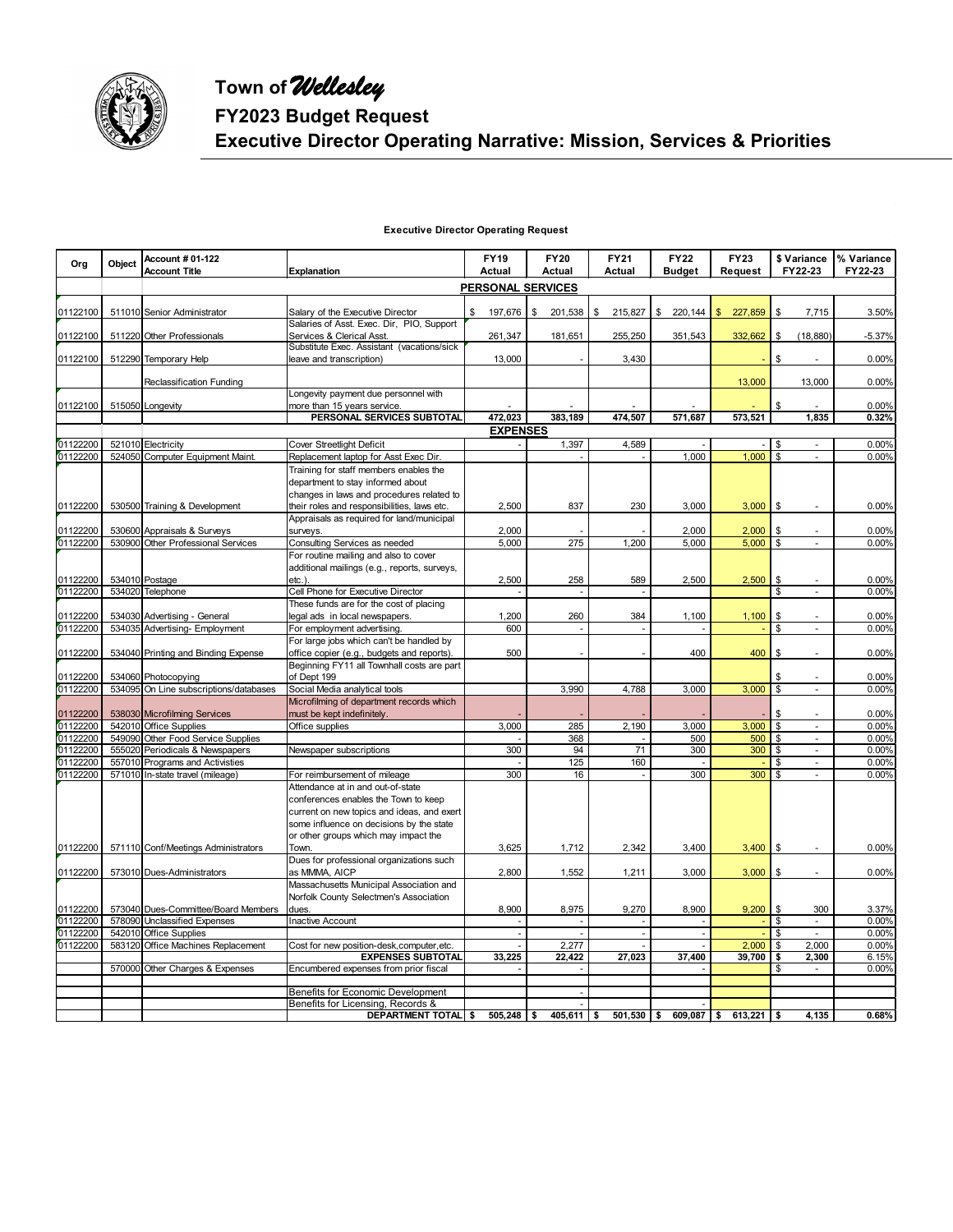#### **CLIMATE ACTION COMMITTEE**

#### **Mission**

Town Meeting established the Sustainable Energy Committee (SEC) in 2010, to lead efforts to accomplish the goal adopted at the 2009 Annual Town Meeting (ATM) and revised at 2014 ATM: to reduce town-wide greenhouse (GHG) emissions 25% below 2007 levels by 2020. Wellesley met its 2020 emissions reduction goal and ATM 2021 adopted revised goals: to reduce town-wide emissions 50% below a 2007 baseline by 2030, 75% by 2040, and to net zero by 2050. ATM 2021 also changed the name of the Sustainable Energy Committee to the Climate Action Committee.

#### **Department Description**

The CAC develops and works collaboratively to implement initiatives to reduce GHG emissions from Wellesley's municipal, residential, commercial, and institutional sectors.

#### **Organizational Structure**

The CAC has seven appointed members, with staggered terms of three years. The Select Board (SB), Wellesley Municipal Light Plant, and School Committee each appoint one board member, officer, official, or paid employee. The SB appoints the remaining four members from among residents or others with relevant interests and expertise. As depicted in Figure 1, the CAC is under the Select Board and has two staff members: a Sustainability Director, currently at 35 hours/week, and a CAC Analyst, currently at 19 hours/week.



#### **Figure 1: Climate Action Committee Organizational Chart**

#### **Department Activities**

**Green Communities** - The CAC develops, coordinates, and implements the Town's Green Communities activities, seeks state funding for Green Communities projects, and reports to the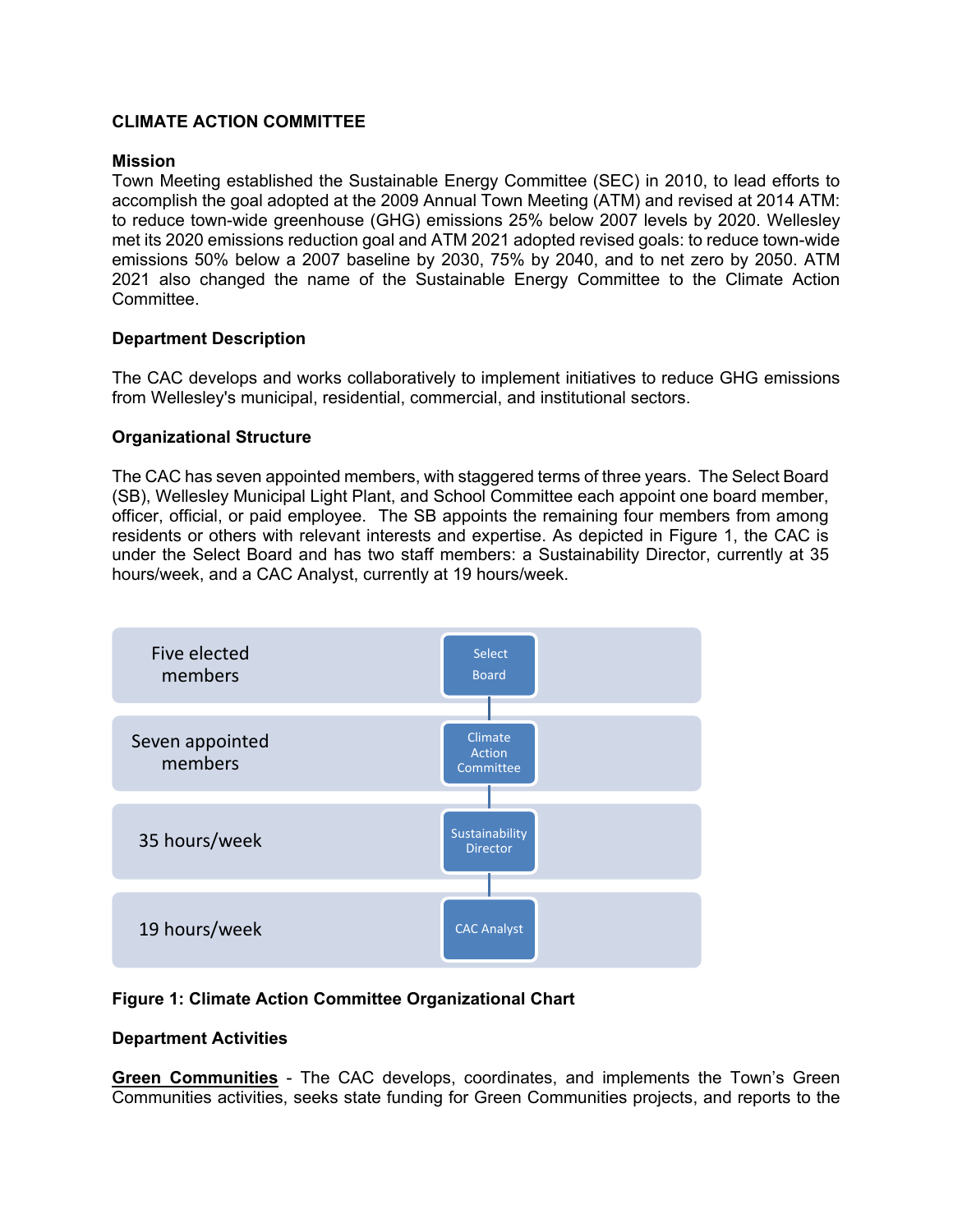Massachusetts Department of Energy Resources (DOER) on municipal energy use, vehicle purchases, and grant implementation. Since 2018, Wellesley received \$475,170 in Green Communities grant funding.

**Tracking of Energy Use and Greenhouse Gas Emissions** – Every year, the CAC tracks energy use, and estimates town-wide GHG emissions from municipal, residential, commercial, and college sectors.

**WasteWise Wellesley** – The CAC coordinates the 3R (Reduce, Reuse, Recycle) Working Group (Department of Public Works, Natural Resources Commission, and CAC) to encourage sustainable materials management, a goal identified in the Unified Plan.

**Sustainable Buildings** – The CAC works to reduce GHG emissions from buildings town-wide.

**Mobility Working Group –** The CAC participates in the town-wide Mobility Working Group and works to reduce mobility-related emissions town-wide.

**Green Collaborative -** To connect over 30 environmentally interested groups across Town, the CAC facilitates "Wellesley's Green Collaborative," which hosts speakers on sustainability topics.

**Climate Action Plan-** The CAC launched a town-wide Climate Action Plan (CAP), a road map for achieving the town's recently revised GHG emissions reduction goals and for building resilience to climate change impacts.

## **Fiscal Year 2023 (FY23) Goals**

The Unified Plan calls on Wellesley to accelerate its rate of greenhouse gas emissions reduction, and organize town-wide systems and raise public awareness to support goals for energy and resource efficiency and green practices (p. 12-6). The most effective way to achieve these goals is through Climate Action Plan implementation. The CAP contains over eighty actions to be implemented over the next five to ten years. Together, these actions involve nearly every town department and every sector of our community in mitigating climate change and enhancing Wellesley's resilience to climate change impacts. To coordinate and support this work the CAC will carry out data collection, research, analyses, public education, and municipal and community engagement. The CAC will also develop and implement local programs, collaborate with other towns, and advocate for state and federal policies that advance progress toward our climate targets.

Specific goals for FY23 include:

- Enhanced analysis and reporting of town-wide GHG emissions;
- Development of a CAP dashboard for tracking progress toward climate goals;
- Development of Implementation Blueprints outlining implementation details for each CAP action;
- Grant writing to seek technical and financial support for CAP implementation;
- Regional outreach and collaboration to realize economies of scale and increase chances for grant support;
- Education and engagement programs to support municipal, residential, commercial, and institutional sectors in reducing emissions and building resilience; and
- Public communication via public programs, direct mailings, news outlets, website, social media, and in-person and Zoom events.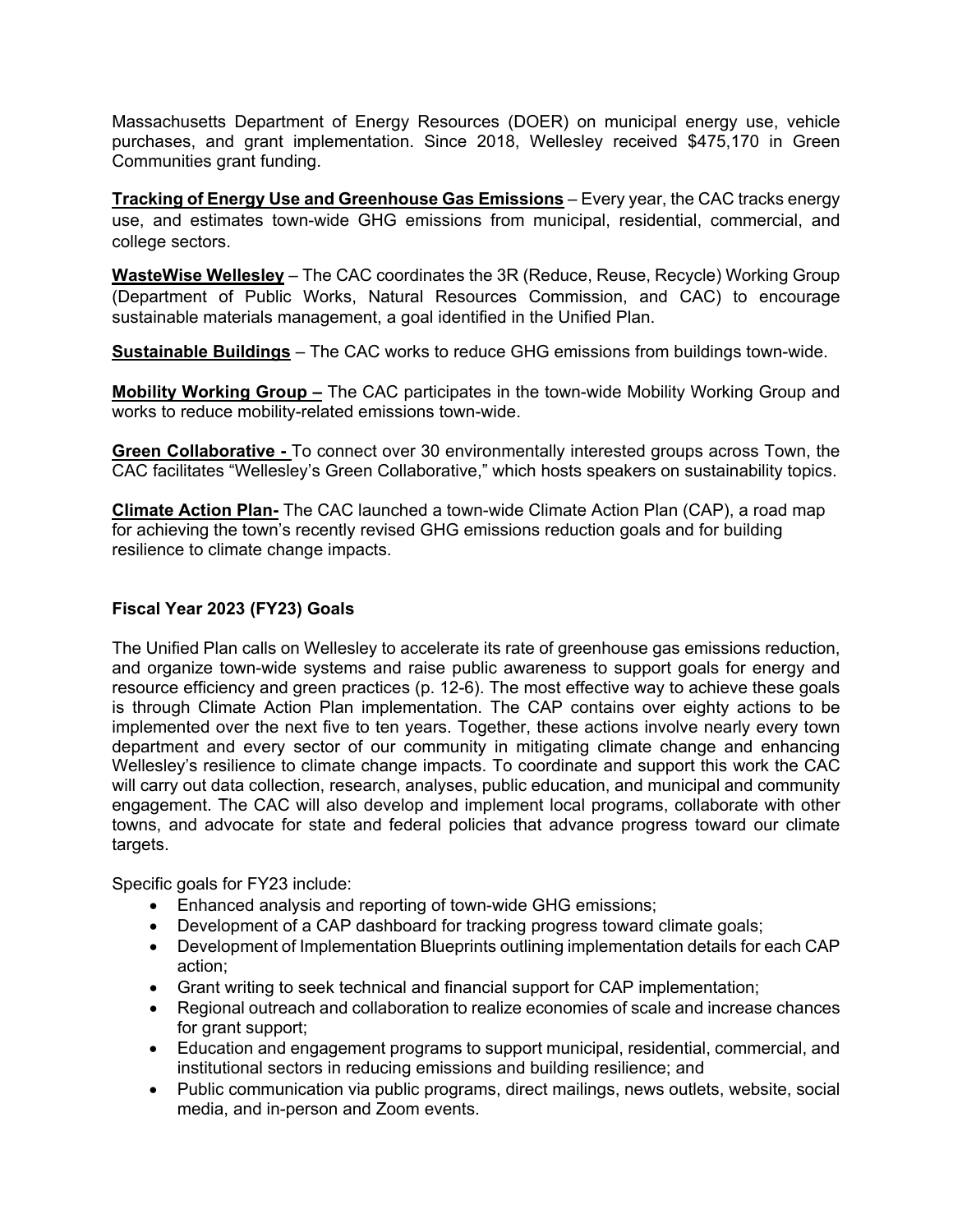#### **Capital Budget Summary**

Achieving Wellesley's climate goals will require significant shifts in the ways we build and power buildings, get around, consume, and dispose of materials, and care for open space. For example, one Climate Action Plan scenario for reaching greenhouse gas emissions reduction targets for 2030 involves nearly 2,000 solar installations, and electrification of approximately 1,800 residences, 78 commercial properties, and 6,000 vehicles. Facilitating this massive transition will require the Climate Action Committee to lead an unprecedented community-wide education and engagement campaign. To support this work, the CAC is requesting \$50,000 to support a CAP implementation pilot project involving:

- 1) *Strategy*: Part of the funds will be used to hire a consultant to develop a strategy, resources, and content to support climate education and engagement in municipal, residential, commercial, and institutional sectors of the Wellesley community; and
- 2) *Technical Assistance*: Part of the funds will be used to provide comprehensive technical assistance directly to community members to pursue sustainability transitions such as building retrofits, electric vehicle purchases, sustainable waste management, and sustainable landscaping. The Municipal Light Plant's partnership with Abode provides a successful example of this kind of technical support to residents.

## **Operating Budget Summary**

The CAC's FY23 operating budget includes funding for the Sustainability Director, CAC Analyst, and expenses for dues, professional development, events such as workshops and large-scale meetings, and supplies required to run the CAC's various programs.

The FY23 budget reflects the following:

- **Increase in the Analyst position from part-time (19 hrs/wk) to full-time (35 hrs/wk)**. This change corresponds to a \$28,815 increase over FY22. The work required for successful CAP implementation in FY23, and beyond, exceeds the CAC's current staffing. Additional hours are necessary to implement the Climate Action Plan. Additional Analyst tasks could include developing and maintaining a dashboard to track CAP implementation; supporting energy efficiency, electrification, and renewable energy initiatives and data analyses for residential, commercial, and institutional buildings; and supporting CAP implementation in Wellesley Public Schools.
- **A \$600 increase in ICLEI dues**. ICLEI provides ClearPath software and other support for Wellesley's greenhouse gas inventory and emissions reduction efforts.
- **A \$2,000 increase for Programs and Activities**. This increase will fund materials required for town-wide CAP communication, education, and engagement efforts.
- **A \$3,475 increase for postage**. The CAC will reach out to the community via a variety of channels, including direct mailings. Direct mailing is especially important for reaching households not accessible via digital communication.

#### **Revenue**

The CAC will identify and pursue Green Communities, Municipal Vulnerability Preparedness, and other grant opportunities. The Green Communities Program is expected to generate grant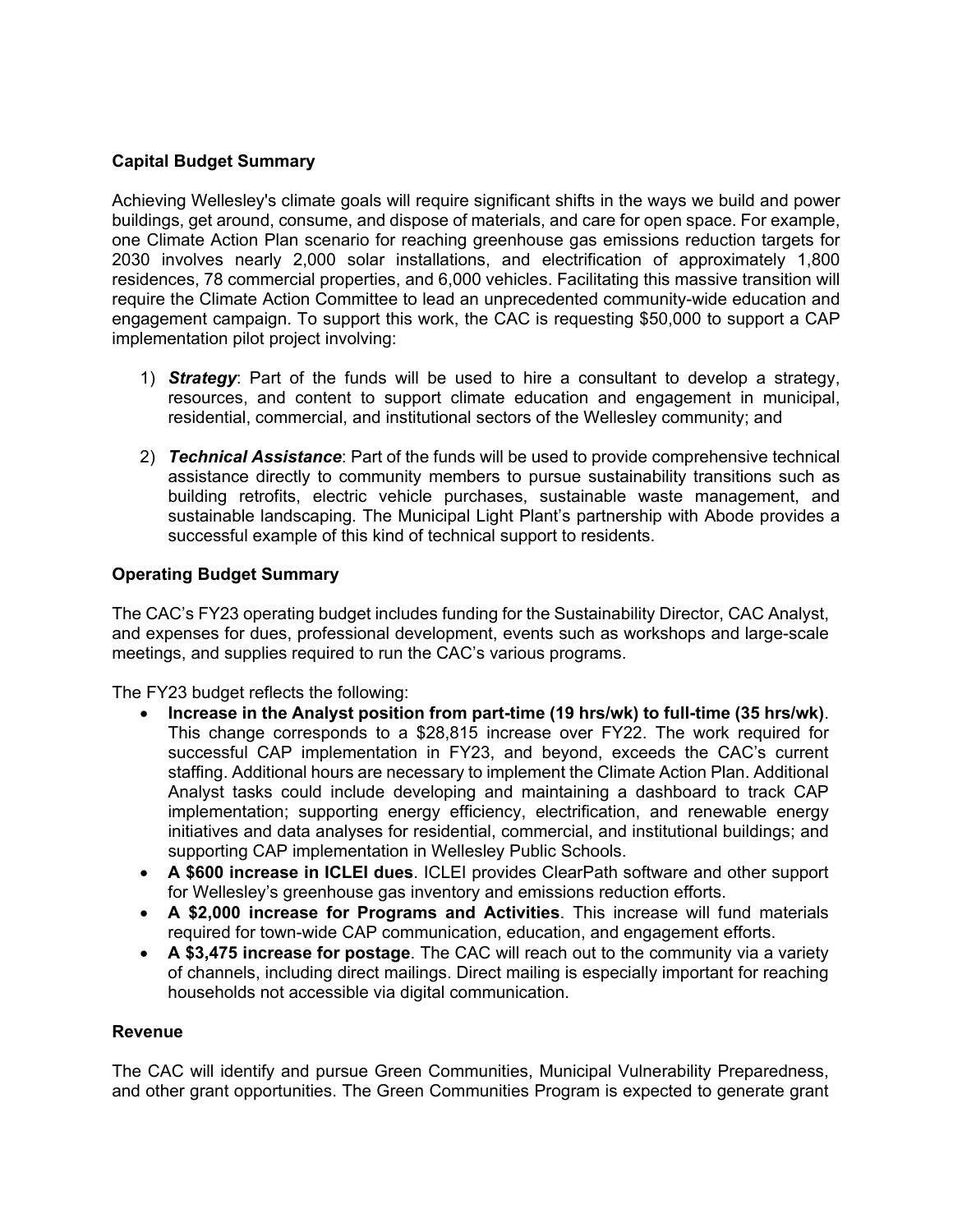funds every year or every other year on the order of \$100,000 to \$200,000 for municipal energy conservation measures (e.g., LED lights, EVs and charging stations, consultant services, energy efficient measures and equipment). The CAC will also implement the municipality's Fuel-Efficient Vehicle Policy, and will work with departments across Town to reduce energy use via changes in occupant behavior. All these initiatives will reduce energy use and operating costs, and/or build resilience.

#### **Above Guideline**

The attached operating budget request exceeds guideline by 72% due mainly to increasing the Analyst position from part-time to full-time.

| <b>FTE</b>                        | <b>FY19</b> | <b>FY20</b> | <b>FY21</b> | <b>FY22</b>   | <b>FY23</b>       |
|-----------------------------------|-------------|-------------|-------------|---------------|-------------------|
|                                   | Actual      | Actual      | Actual      | <b>Budget</b> | <b>Request</b>    |
| <b>Director</b>                   | 1.00        | 1.00        | 1.00        | 1.00          | 1.00              |
| Assistant (to be Analyst in FY22) | 0.30        | 0.30        | 0.50        | 0.50          | 1.00 <sub>1</sub> |
|                                   | 1.30        | 1.30        | 1.50        | 1.50          | 2.00              |

Note: 35 hours/week appears in the above table as 1.0 FTE. 19 hours/week appears in the above table as 0.5 FTE.



|          |        | <b>Climate Action Committee Operating Request</b> |                       |       |                       |                       |                              |    |                        |                        |                       |
|----------|--------|---------------------------------------------------|-----------------------|-------|-----------------------|-----------------------|------------------------------|----|------------------------|------------------------|-----------------------|
| Org      | Object | <b>Account Title</b>                              | Actual<br><b>FY19</b> |       | Actual<br><b>FY20</b> | Actual<br><b>FY21</b> | <b>Budget</b><br><b>FY22</b> |    | Request<br><b>FY23</b> | \$ Variance<br>FY22-23 | % Variance<br>FY22-23 |
| 01126100 | 511220 | Other Professional Staff                          | 24.011                |       | 26,475                | 35,531                | 41,596                       |    | 41,596                 | 0                      | 0.00%                 |
| 01126100 | 511420 | <b>Other Support Staff</b>                        |                       | 9,635 | 10,729                | 31,018                | 34,217                       |    | 63,032                 | 28,815                 | 84.21%                |
|          |        | PERSONAL SERVICES SUBTOTAL                        | 33,646<br>\$          |       | \$<br>37,204          | \$<br>66,549          | \$<br>75,813                 | \$ | 104,628                | 28,815                 | 38.01%                |
|          |        | Benefits for additional FTE                       |                       |       |                       |                       |                              |    |                        |                        |                       |
|          |        | PERSONAL SERVICES + BENEFITS SUBTOTAL             | 33,646                |       | \$<br>37,204          | \$<br>66,549          | \$<br>75,813                 | S  | 104,628                | 28,815                 | 38.01%                |
| 01126200 | 579999 | <b>ICLEI Dues</b>                                 |                       |       | 600                   | 600                   | 600                          |    | 1,200                  | 600                    | 100.00%               |
| 01126200 | 571110 | Conf/Mtgs                                         |                       |       | 1,800                 | 2,150                 | 2,200                        |    | 2,200                  |                        | 0.00%                 |
| 01126200 | 557010 | Programs and Activities                           |                       | 2.740 | 500                   | 218                   | 500                          |    | 2,500                  | 2,000                  | 400.00%               |
| 01126200 | 542010 | <b>Office Supplies</b>                            |                       |       | 300                   | 211                   | 300                          |    | 300                    |                        | 0.00%                 |
| 01126200 | 534010 | Postage                                           |                       |       | 25                    | 4                     | 25                           |    | 3,500                  | 3,475                  | 3900.00%              |
| 01126200 |        | <b>CLIMATE ACTION PLAN</b>                        |                       |       |                       |                       |                              |    |                        |                        | 0.00%                 |
|          |        | <b>EXPENSES SUBTOTAL</b>                          | \$                    | 2,740 | \$<br>3,225           | \$<br>3,184           | \$<br>3,625                  | \$ | 9,700                  | 6,075                  | 167.59%               |
|          |        | <b>TOTAL</b>                                      | 36,386<br>\$          |       | \$<br>40,429          | \$<br>69,733          | \$<br>79,438                 | s  | 114,328                | 34,890<br>\$           | 43.92%                |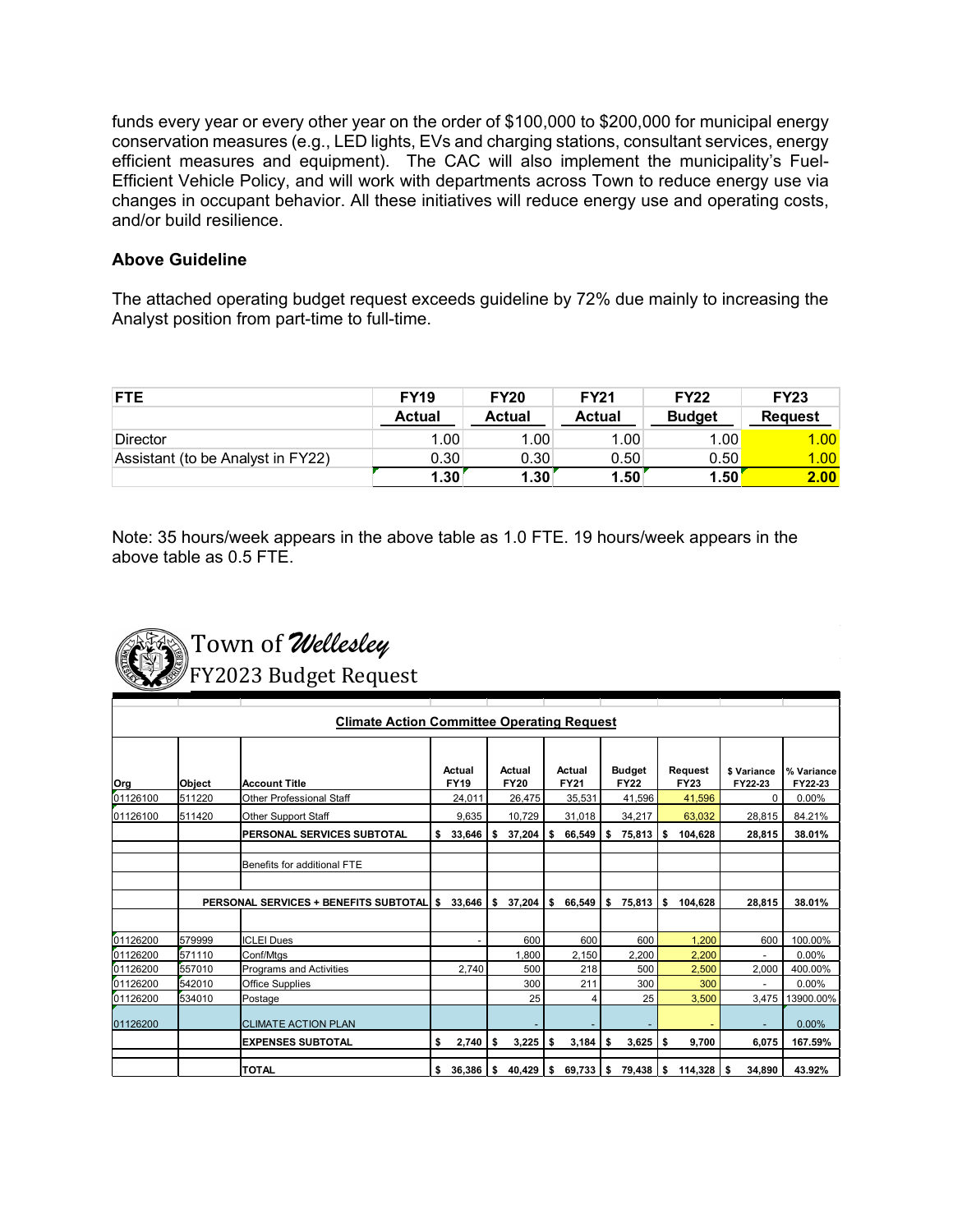# Town of *Wellesley* FY2023 Budget Request

|                 | Department: 199 | Department Head: Meghan Jop, Executive Director           | <b>Central Administrative Services Operating Request</b>                                     |                       |                       |                       |                              |                        |                          |                       |
|-----------------|-----------------|-----------------------------------------------------------|----------------------------------------------------------------------------------------------|-----------------------|-----------------------|-----------------------|------------------------------|------------------------|--------------------------|-----------------------|
| Org             | Object          | <b>Account Title</b>                                      | Explanation                                                                                  | <b>FY19</b><br>Actual | <b>FY20</b><br>Actual | <b>FY21</b><br>Actual | <b>FY22</b><br><b>Budget</b> | <b>FY23</b><br>Request | \$ Variance<br>FY22-23   | % Variance<br>FY22-23 |
| 01199200 523010 |                 | Water                                                     |                                                                                              | 2,558                 | 1,885                 | 119                   | 2,000                        | 2,000                  | ٠                        | 0.00%                 |
| 01199200 524030 |                 | Equipment Maintenance Contracts Maintenance for 2 copiers |                                                                                              | 18,123                | 8,843                 | 6,639                 | 18,000                       | 18,000                 | ٠                        | 0.00%                 |
| 01199200 534020 |                 | <b>Telephone Usage</b>                                    | Telephone & Cell Phone monthly charges.                                                      | ٠                     |                       |                       |                              |                        | ٠                        | 0.00%                 |
| 01199200 534025 |                 | Telephone Repairs                                         |                                                                                              |                       |                       |                       |                              |                        | ۰                        | 0.00%                 |
| 01199200 542010 |                 | <b>Office Supplies</b>                                    | Centralized Office Supply Account for all of<br>Townhall - administered by Treasurers Office | 1,350                 | 1,903                 | 2,563                 | 3,000                        | 3,000                  | ٠                        | 0.00%                 |
| 01199200 542020 |                 | <b>Copier Supplies</b>                                    | Centralized paper for all Town Hall copiers,<br>printers & faxes.                            | 4,215                 | 3,512                 | 4,413                 | 4,700                        | 4,700                  | $\blacksquare$           | 0.00%                 |
| 01199200 542090 |                 | Other Supplies/Copy Charges                               | Beginning FY2011 Copy charges will not be<br>charged back to departments.                    | ٠                     |                       |                       |                              |                        | $\overline{\phantom{a}}$ | 0.00%                 |
| 011998xx 570000 |                 | Other Charges & Expenses                                  | Encumbered expenses from prior fiscal year                                                   | 2,979                 | 1,208                 |                       |                              |                        | $\blacksquare$           | 0.00%                 |
|                 |                 |                                                           | Total Expenses \$                                                                            | $29,226$ \$           | 17,351                | $13,735$ \$<br>s.     | 27,700                       | 27,700<br>\$           | 0                        | $0.00\%$              |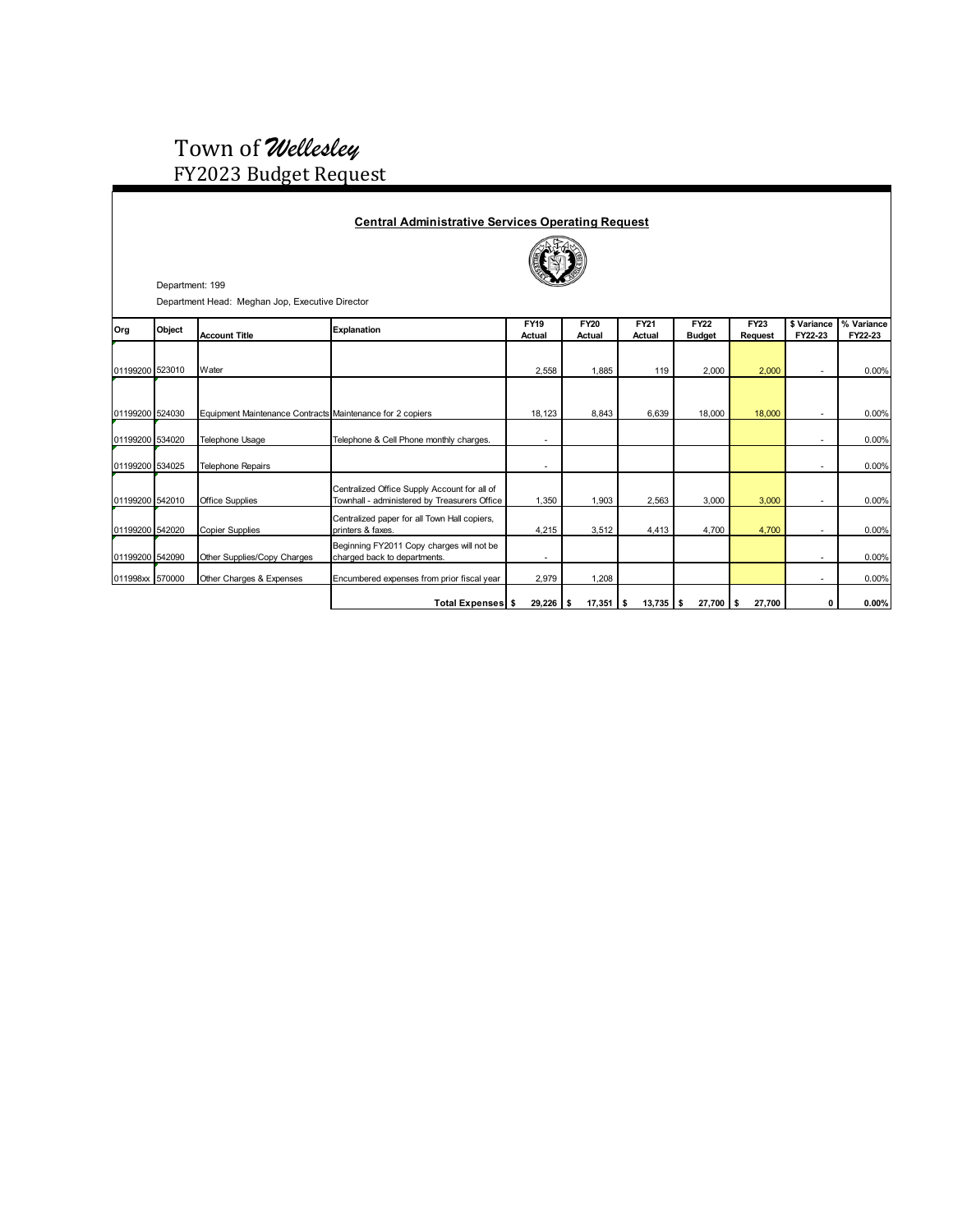

#### Mission

The Mission of the Finance Department is to provide the financial transactions, reconciliations, analytics, and timely reporting necessary to manage the finances of this fast- paced municipality and its three separate Enterprise Funds, and maintain its significant assets; while maintaining an environment of **strong financial controls**. The department provides outreach to educate and assist other departments and boards to help them maintain **the highest financial standards**. The department continually strives to improve **transparency** to all stakeholders through public reporting of its financial statements and budget data.

Conservative policies and creative strategies for financial management will allow the Town to continue to have the long term **fiscal stability** to fund past service liabilities, current 'best in class' operations, capital purchases, and the Town's strategic objectives as articulated under the Unified Plan.

#### **Organization**

The department is comprised of Five full-time **(5 FTE)** employees: the Finance Director/CFO/Town Accountant, Assistant Town Accountant, Finance & Budget Analyst, Payroll Manager and an Accounts Payable Clerk, who process all disbursements for the organization. There is also a .**5 FTE** Accounting Assistant who handles the Town's Insurances and who provides support to the West Suburban Veteran's District.



The Finance Director is the liaison to the Audit Committee, the Ex-Office Member of the Wellesley Contributory Retirement Board, and appoints the Treasurer/Collector. The Finance Director works with the Executive Director, Treasurer/Collector, and Select Board to craft financial policies, establish controls, and manage debt. Maintaining the Town's longstanding Aaa Bond rating and history of financial conservatism continues to be a key value.

Finance is responsible for accounting, analysis, and financial statement preparation for the organization; coordinating the town- wide budget process, and preparing/auditing warrants for all vendor disbursements and employee payrolls. The department also administers the Town's liability insurance program, performs financial activities for the West Suburban Veteran's District, and maintains contract files. The department annually processes tens of thousands of payroll and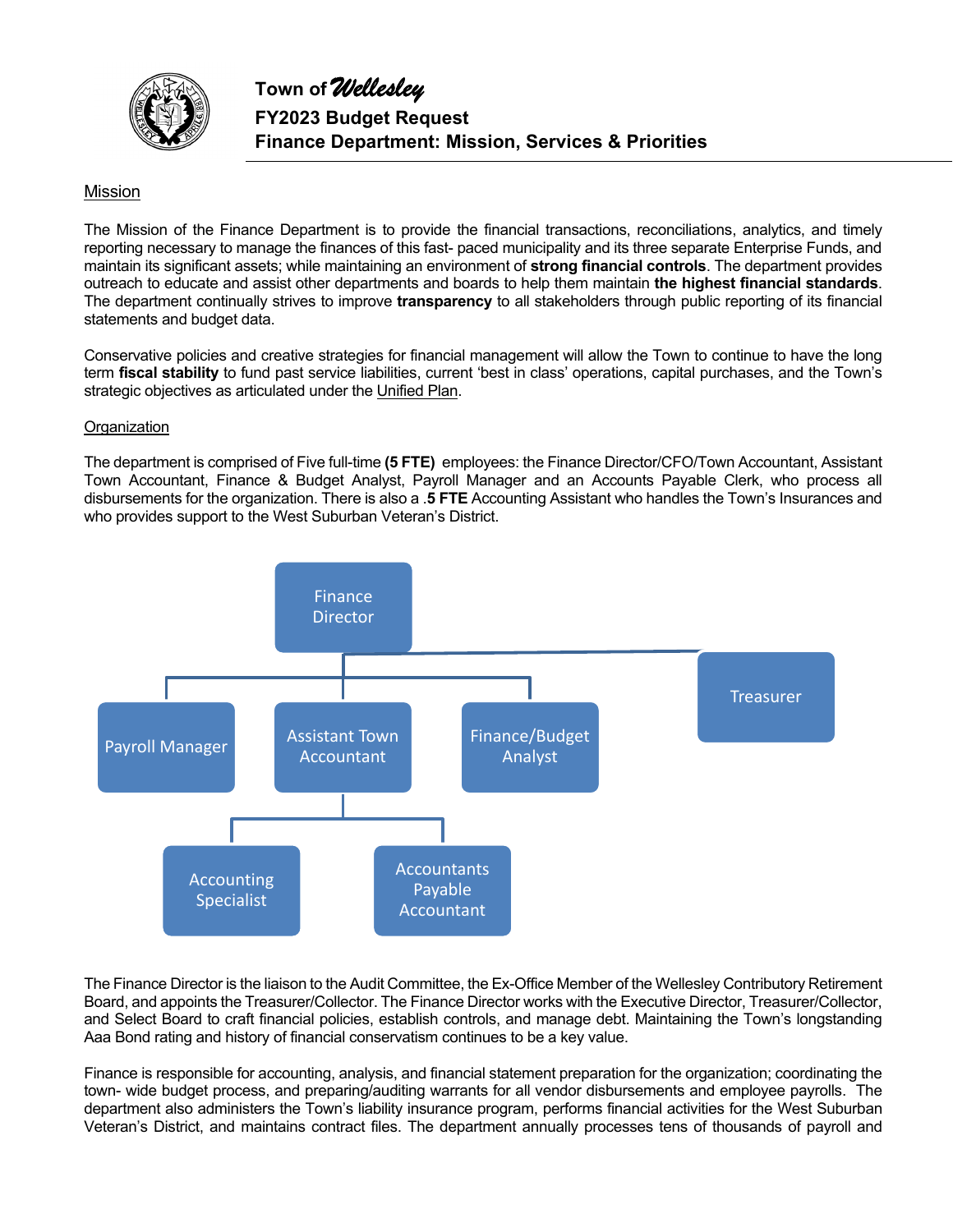deduction records for over 1,200 employees, and remits payments to thousands of vendors.(\$200 million annual disbursements). Financial records are maintained for 24 funds and 45 departments. The Town uses sophisticated, fully integrated financial software (MUNIS) to perform all financial functions (including general ledger, accounts payable, purchasing, payroll, fixed assets, billing, collections, and treasury). Finance staff perform detailed monthly general ledger account reconciliations, prepare various operating analytics, and train other departments' management and staff on using the system. Finance staff are cross trained and routinely support each-other and the treasurer's office during vacations and absences, to ensure critical processes are performed timely. Finance performs State and Federal reporting, closes the financial books, and works with the Independent Auditors on the annual audit and preparation of the Annual Comprehensive Financial Report. The department communicates the Select Board's annual budget guidelines to the other departments, issues templates/instructions to coordinate departmental budget submissions, prepares summary schedules of Select Board budgets, and summarizes town-wide budget submissions. Staff assist other departments in preparing budgets and upload final balanced budgets to the MUNIS system. Staff also create graphs, charts, and analyses in support of the Town Wide Financial Plan and Long term Capital plan.

#### FY2021 /FY2022

The Town earned the **Distinguished Budget Award** from the Government Finance Officers' Association for its 2021 and 2022 budget efforts, and will continue to improve the document and address the recommendations from the adjudication process.

The award program is heading in a direction that supports a more centralized approach to government than Wellesley's structure affords; with a focus on mapping department goals to a central strategic plan and (centrally) measuring outcomes. Wellesley's form of government may present a challenge to keeping the award, but we are committed to maintaining and enhancing the improved transparency that we've created by creating this document.

The department also continues to be committed to producing its Annual Comprehensive Financial Report.(ACFR), which has won annual **Awards for Excellence in Financial Reporting every year since 2004**.

The Department has continued to operate, usually in person, through the confusion and constantly changing environment of the global pandemic. Staff have adapted to the increased workload and have remained flexible, while ensuring that employees and vendors are paid timely and financial safeguards and reporting accuracy are maintained.

#### FY2023 Goals

The Federal and State governments have issued significant pandemic relief grants to municipalities, and the Town is developing a strategy to take advantage of the various opportunities. It is already clear that grant management and reporting will require a significant effort over the next several years.

The Town approved over \$150 million in long term debt during the last 1  $\frac{1}{2}$  years, most of it Exempt from the constraints of Proposition 2 ½.The projects include two new Elementary Schools, Major construction of Middle School systems, building modifications, and road infrastructure. In addition to the added record keeping for this debt, the projects themselves generate added disbursement activity and accounting and auditing requirements.

The Department has resumed responsibility for preparing the Water and Sewer financial statements after the departure of the DPW Accountant. Finance continues to invest in staff cross training and (Municipal Accounting) Certification programs.

#### Base Level request

The budget requested for FY2023 provides the resources necessary to meet the department's objectives. It meets guideline and maintains current staffing levels.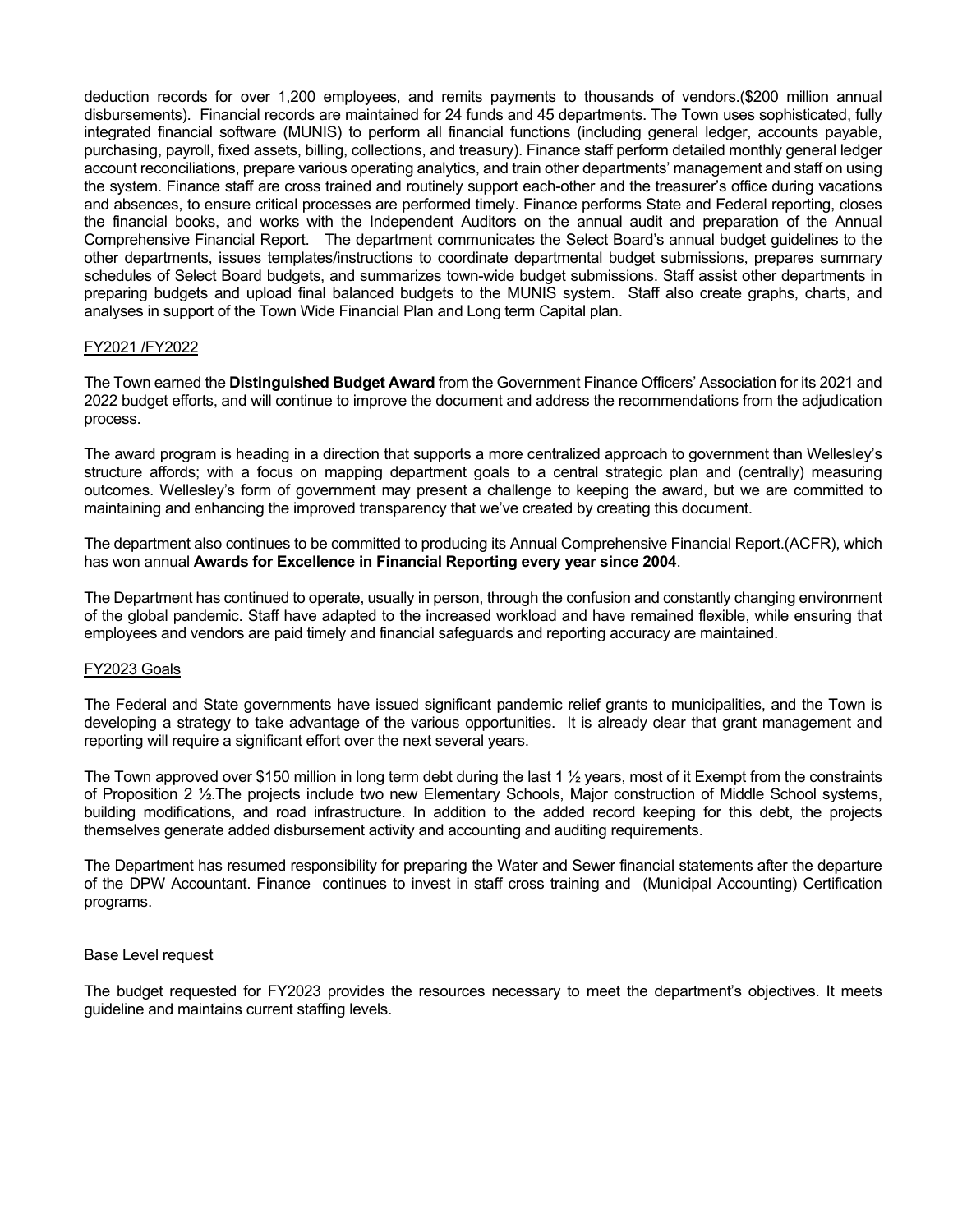| <b>PERMANENT STAFFING (FTES)</b>   | <b>FY19</b><br><b>Actual</b> | <b>FY20</b><br><b>Actual</b> | <b>FY21</b><br><b>Actual</b> | <b>FY22</b><br><b>Budget</b> | <b>FY23</b><br><b>Request</b> |
|------------------------------------|------------------------------|------------------------------|------------------------------|------------------------------|-------------------------------|
| Position Titles:                   |                              |                              |                              |                              |                               |
| Finance Director/Accountant        | 1.0                          | 1.0                          | 1.0                          | 1.0                          | 1.0                           |
| Assistant Town Accountant          | 1.0                          | 1.0                          | 1.0                          | 1.0                          | 1.0                           |
| <b>Finance and Budget Analyst</b>  | 1.0                          | 1.0                          | 1.0                          | 1.0                          | 1.0                           |
| Payroll Manager                    | 1.0                          | 1.0                          | 1.0                          | 1.0                          | 1.0                           |
| <b>Accounts Payable Accountant</b> | 1.0                          | 1.0                          | 1.0                          | 1.0                          | 1.0                           |
| Accounting Specialist*             | 0.4                          | 0.4                          | 0.5                          | 0.5                          | 0.5                           |
| <b>Total Number of Positions</b>   | 5.4                          | 5.4                          | 5.5                          | 5.5                          | 5.5                           |

\* Veterans' District absorbs about 1/2 of one position

|          | <b>Finance Department Operating Request</b> |                                                 |    |                              |                       |          |    |                              |    |                              |              |                               |    |                           |                          |  |
|----------|---------------------------------------------|-------------------------------------------------|----|------------------------------|-----------------------|----------|----|------------------------------|----|------------------------------|--------------|-------------------------------|----|---------------------------|--------------------------|--|
| Org      | Object                                      | <b>Account # 01-133</b><br><b>Account Title</b> |    | <b>FY19</b><br><b>Actual</b> | <b>FY20</b><br>Actual |          |    | <b>FY21</b><br><b>Actual</b> |    | <b>FY22</b><br><b>Budget</b> |              | <b>FY23</b><br><b>Request</b> |    | \$<br>Variance<br>FY22-23 | %<br>Variance<br>FY22-23 |  |
|          |                                             |                                                 |    |                              |                       |          |    | <b>PERSONAL SERVICES</b>     |    |                              |              |                               |    |                           |                          |  |
| 01133100 |                                             | 511010 Senior Administrator                     | \$ | 153,459                      | \$                    | 160,223  | \$ | 165,198                      | \$ | 170,154                      | $\mathbf{s}$ | 174,408                       | \$ | 4,254                     | 2.50%                    |  |
| 01133100 |                                             | 512490 Other Salaries (Payroll Mgr)             |    |                              |                       |          |    | 31.692                       |    | 81,059                       |              | 81,061                        | \$ | $\overline{2}$            | 0.00%                    |  |
| 01133100 |                                             | 511220 Other Professionals                      |    | 147,588                      |                       | 161,329  |    | 142,426                      |    | 142,482                      |              | 142,481                       | \$ | (0)                       | 0.00%                    |  |
| 01133100 |                                             | 511420 Other Professional Staff                 |    | 59.099                       |                       | 60.745   |    | 62,026                       |    | 63,421                       |              | 63,421                        | \$ | $\Omega$                  | 0.00%                    |  |
| 01133100 |                                             | 569555 Assessments                              |    | (32, 609)                    |                       | (34,000) |    | (34,000)                     |    | (34,000)                     |              | (34, 850)                     | \$ | (850)                     | 2.50%                    |  |
| 01133100 |                                             | 511370 Clerical                                 |    | 112,498                      |                       | 109,123  |    | 62,194                       |    | 61,030                       |              | 62,708                        | \$ | 1,678                     | 2.75%                    |  |
| 01133100 |                                             | 511370 Temporary clerical support               |    |                              |                       |          |    |                              |    |                              |              |                               | \$ |                           | 0.00%                    |  |
| 01133100 |                                             | 511399 Retirement Administrator Dep             |    | 82                           |                       | 30       |    | 0                            |    |                              |              |                               | \$ | ٠                         | 0.00%                    |  |
| 01133100 |                                             | 515050 Longevity                                |    | 1,100                        |                       | 1,100    |    | 800                          |    |                              |              |                               | \$ | $\blacksquare$            | 0.00%                    |  |
|          |                                             |                                                 |    | 441,216                      |                       | 458,549  |    | 430,336                      |    | 484,145                      |              | 489,230                       |    | 5.085                     | 1.05%                    |  |
|          |                                             |                                                 |    |                              |                       |          |    |                              |    |                              |              |                               |    |                           |                          |  |
| 01133200 |                                             | 529050 Recycled Materials Disposal              |    | 700                          |                       | 230      |    | $\blacksquare$               |    | $\blacksquare$               |              |                               | \$ | $\blacksquare$            | 0.00%                    |  |
| 01133200 |                                             | 530200 Accounting & Auditing Services           |    | 725                          |                       |          |    |                              |    |                              |              |                               | \$ |                           | 0.00%                    |  |
| 01133200 |                                             | 530500 Training & Development                   |    | 300                          |                       | 750      |    | 1,938                        |    | 5,000                        |              | 5,000                         | \$ |                           | 0.00%                    |  |
| 01133200 |                                             | 534010 Postage                                  |    | 50                           |                       | 49       |    | 20                           |    | 200                          |              | 200                           | \$ | $\overline{\phantom{a}}$  | 0.00%                    |  |
| 01133200 |                                             | 534035 Advertising- Employment                  |    |                              |                       |          |    |                              |    | 200                          |              | 200                           | \$ |                           | 0.00%                    |  |
| 01133200 |                                             | 542010 Office Supplies                          |    | 1.467                        |                       | 271      |    | 1,760                        |    | 2,500                        |              | 3,000                         | \$ | 500                       | 20.00%                   |  |
| 01133200 |                                             | 571010 In-state travel (mileage)                |    | 38                           |                       |          |    |                              |    | 800                          |              | 800                           | \$ |                           | 0.00%                    |  |
| 01133200 |                                             | 571110 Conf/Meetings Administrators             |    | 3,252                        |                       | 795      |    | 440                          |    | 3,000                        |              | 3,650                         | \$ | 650                       | 21.67%                   |  |
| 01133200 |                                             | 573010 Dues-Administrators                      |    | 830                          |                       | 760      |    | 850                          |    | 750                          |              | 1,000                         | \$ | 250                       | 33.33%                   |  |
| 1133200  |                                             | 578010 Approved Special Dept Exp                |    |                              |                       |          |    | 445                          |    |                              |              |                               | \$ |                           | 0.00%                    |  |
| 01133200 |                                             | 583120 Office Machines Rep                      |    | 2,839                        |                       |          |    |                              |    |                              |              |                               | \$ |                           | 0.00%                    |  |
|          |                                             |                                                 |    | 10,201                       |                       | 2,855    |    | 5,452                        |    | 12,450                       |              | 13,850                        |    | 1,400                     | 11.24%                   |  |
|          |                                             | 570000 Other Charges & Expenses                 |    |                              |                       |          |    |                              |    |                              |              |                               | \$ |                           | 0.00%                    |  |
|          |                                             |                                                 |    | \$ 451,417                   | \$                    | 461,404  | \$ | 435,788                      | \$ | 496,595                      | \$           | 503,080                       |    | 6,485                     | 1.31%                    |  |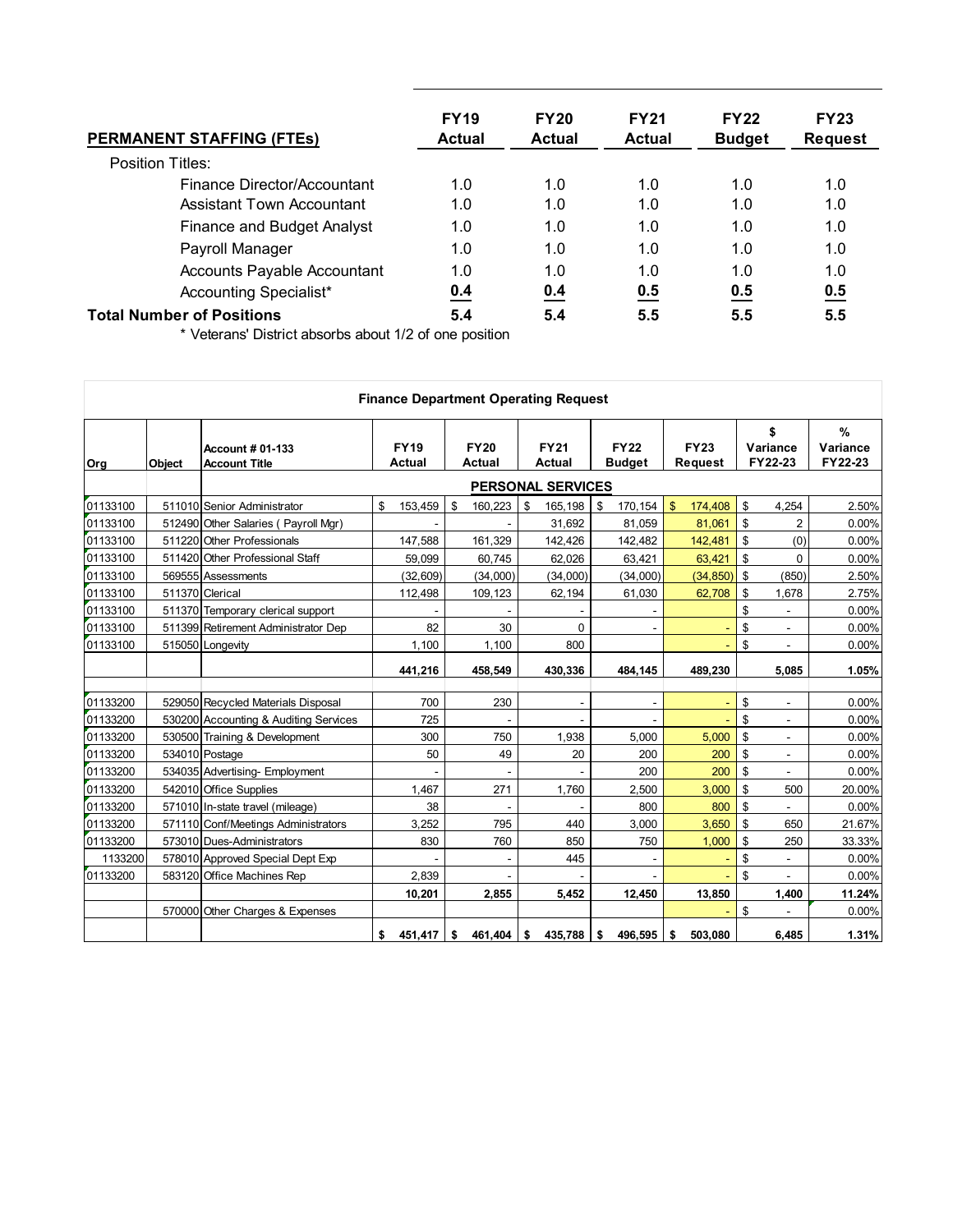

# **Mission**

The Information Technology Department (ITD) serves to provide the best available Information Technology Resources (ITRs) to Wellesley's Town Government. We achieve this mission by maintaining a secure and reliable high-speed campus network; installing, configuring, and troubleshooting computers and related equipment; implementing and administering enterprise databases and applications; supporting platforms for communication and collaboration; and advising Town Government staff on the appropriate use of ITRs. The Department values good customer service and operates with a vision that ITRs will enable Town Managers to make informed decisions, reduce costs, and create operational efficiencies in their efforts to serve Wellesley's residents.

The Department is staffed by eight employees and is led by the IT Director, who reports directly to the Executive Director of General Govt. Services. Three managers are supported by three administrators and one technician, as shown in the organizational chart below:



Both an FY22 Cybersecurity Assessment and the planned renovation of the Town Hall interior weigh heavily on the Department's FY23 budget submission and future project workload. As of this writing, a selection committee with representation from IT Department, Treasurer's Office, Department of Public Works, and Municipal Light Plant is currently reviewing vendor proposals to conduct the Cybersecurity Assessment. Results won't be available to inform the Department's FY23 budget request, but will help the Department make decisions on two approved capital projects --- one, to replace the Town's core network switches and the other, to upgrade backup and disaster recovery systems.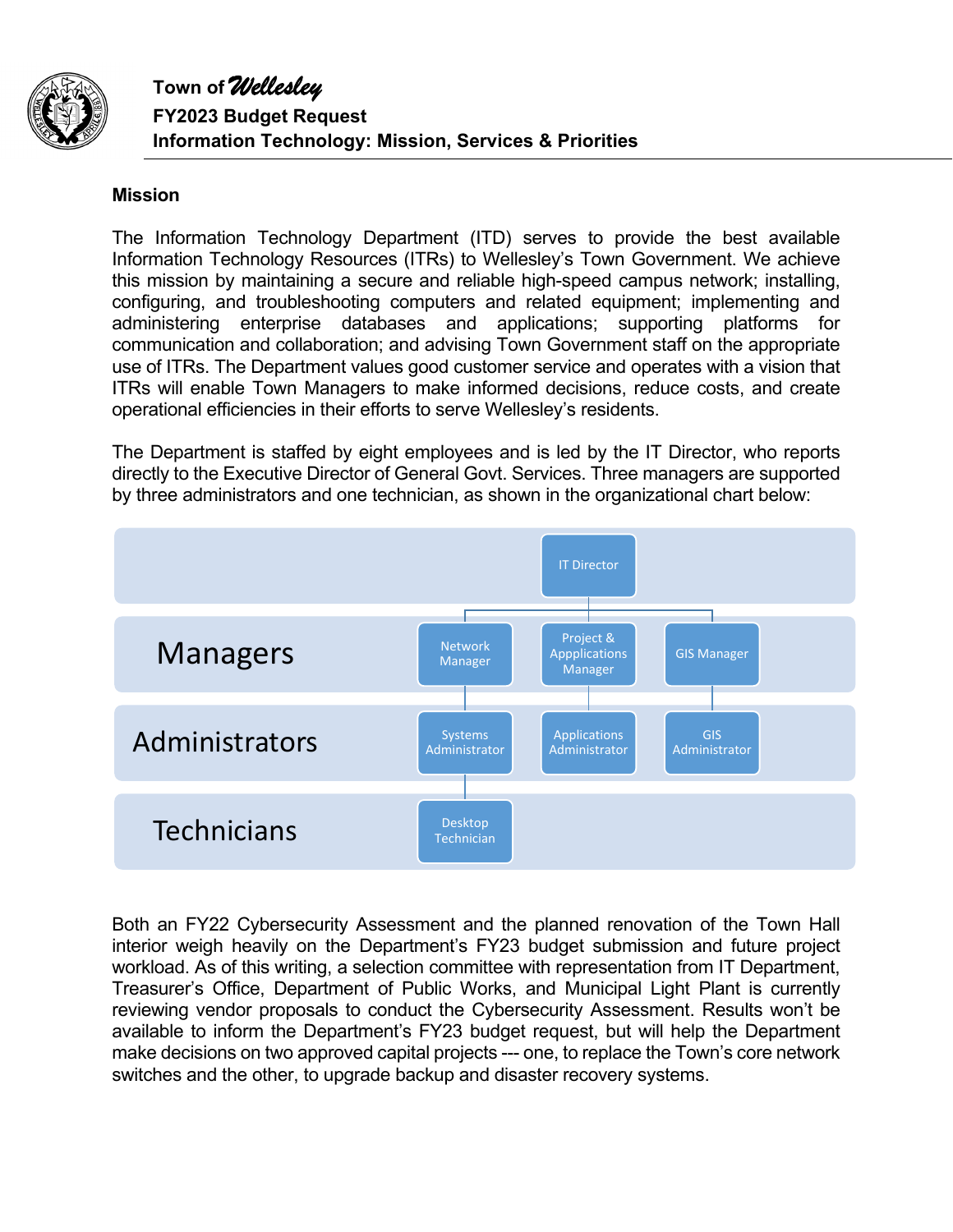

**Town of** *Wellesley* **FY2023 Budget Request Information Technology: Mission, Services & Priorities** 

For this year's budget request, the Department has also established a new operating expense account specifically for hardware, software, and services related to cybersecurity systems. A recent Gartner report suggests that government IT organizations spend close to 6% of their overall budget on security measures, and that worldwide spending on IT security and risk management technology and services is expected to grow over the next few years\*. This new account will help the Department establish a benchmark for the Town's own security spending and plan for future projects that may be recommended by the Cybersecurity Assessment.

Pending approval of a debt exclusion by a Fall 2022 Special Town Meeting and subsequent Town election, the interior renovation of Town Hall is scheduled to start sometime in early 2023. Town Hall serves as the IT Department's base of operations, and houses the Computer Room, all servers, core switches, internet connections, and backup/recovery equipment. The Department plans to vacate Town Hall during the renovation and move all of this equipment to its off-site disaster recovery location. Unrelated to the construction, the Department has been planning for several years to execute some large technology projects --- most notably, upgrading our server platform, edge switches, and phone network --- during the renovation window. Timing of these technology investments have been adjusted on the Department's 5-year Capital request to align with key Town Hall interior project milestones.

The FY23 budget submitted for the IT Department accounts for pay increases for staff and continuation of the services provided in FY22, including new services introduced during the COVID pandemic to enhance remote work capacity. Increases in some the Department's expense accounts are driven by predictably rising software subscription, support, and maintenance fees and, more recently, by COVID-related supply chain problems for computer supplies.

The total operating budget requested for the Department in FY23 is **\$1,370,038**. This amount represents an increase of \$36,154, or **2.71%** over FY22 levels, which is below the 2.75% guideline established by the Select Board for all Departments. Personal services make up roughly 53% of the IT Department's FY22 operating budget request, with other expenses comprising the remaining 47%. Please note that the Town's enterprise funds (Water & Sewer and Municipal Light Plant) reimburse the Town for services provided by the IT Department. Reimbursement covers the enterprise funds' share of the IT Department's personnel costs and related expenses.

\* see https://www.gartner.com/en/newsroom/press-releases/2021-05-17-gartner-forecastsworldwide-security-and-risk-managem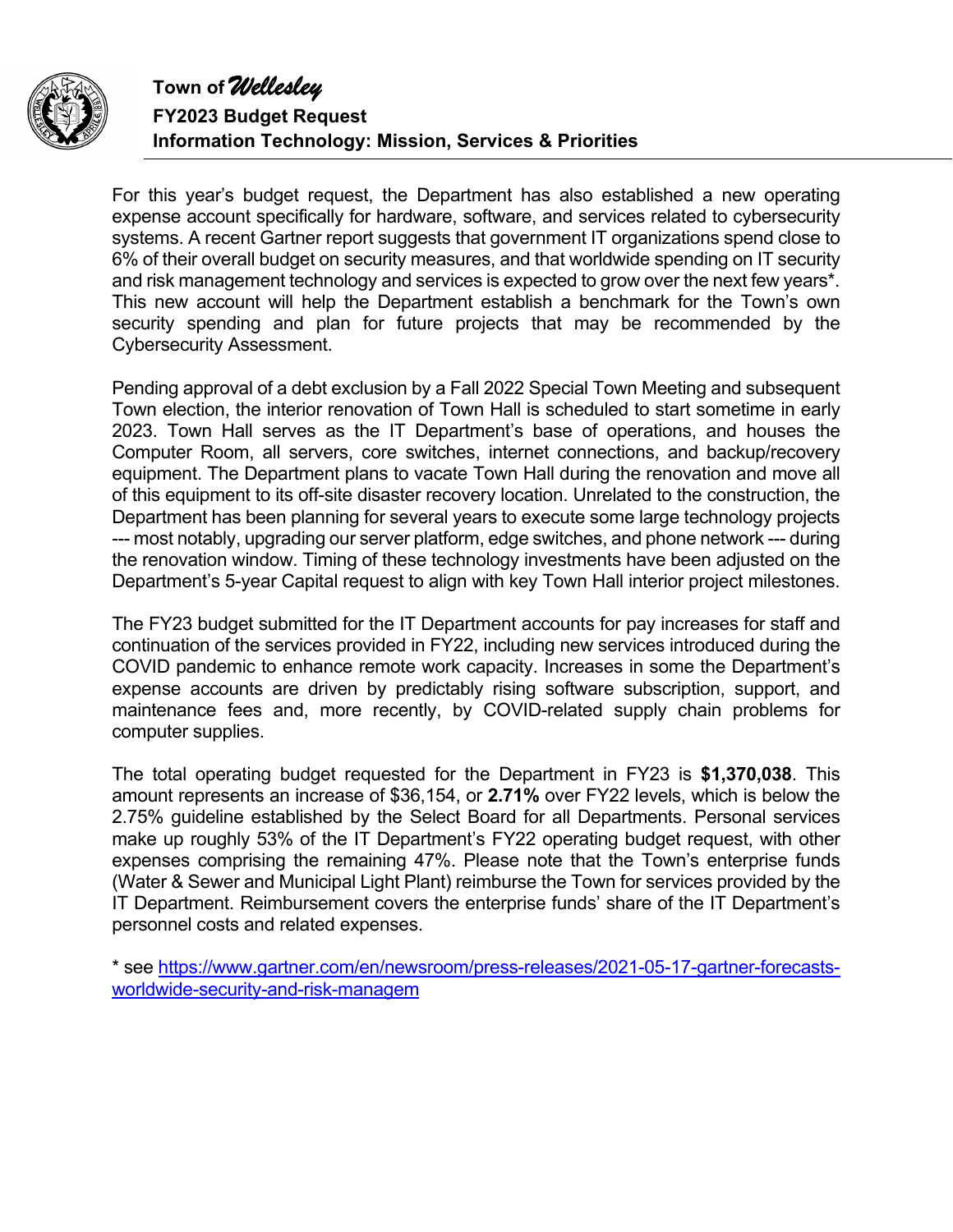

# **Town of** *Wellesley*

**FY2023 Budget Request** 

**Information Technology: Mission, Services & Priorities** 

| <b>PERMANENT STAFFING (FTES)</b><br>Position Titles: | <b>FY19</b><br>Actual | <b>FY20</b><br><b>Actual</b> | <b>FY21</b><br>Actual | <b>FY22</b><br><b>Actual</b> | <b>FY23</b><br><b>Request</b> |
|------------------------------------------------------|-----------------------|------------------------------|-----------------------|------------------------------|-------------------------------|
| <b>Director</b>                                      | 1.0                   | 1.0                          | 1.0                   | 1.0                          | 1.0                           |
| <b>Assistant Director</b>                            | 1.0                   | 1.0                          | 0.0                   | 0.0                          | 0.0                           |
| Managers (Network, GIS, Project & Apps.)             | 3.0                   | 2.0                          | 3.0                   | 3.0                          | 3.0                           |
| Admins (Systems, GIS, Applications)                  | 3.0                   | 4.0                          | 4.0                   | 3.0                          | 3.0                           |
| Technicians (Desktop)                                | 0.0                   | 0.0                          | 0.0                   | 1.0                          | $\underline{1.0}$             |
| <b>Total Number of Positions</b>                     | 8.0                   | 8.0                          | 8.0                   | 8.0                          | 8.0                           |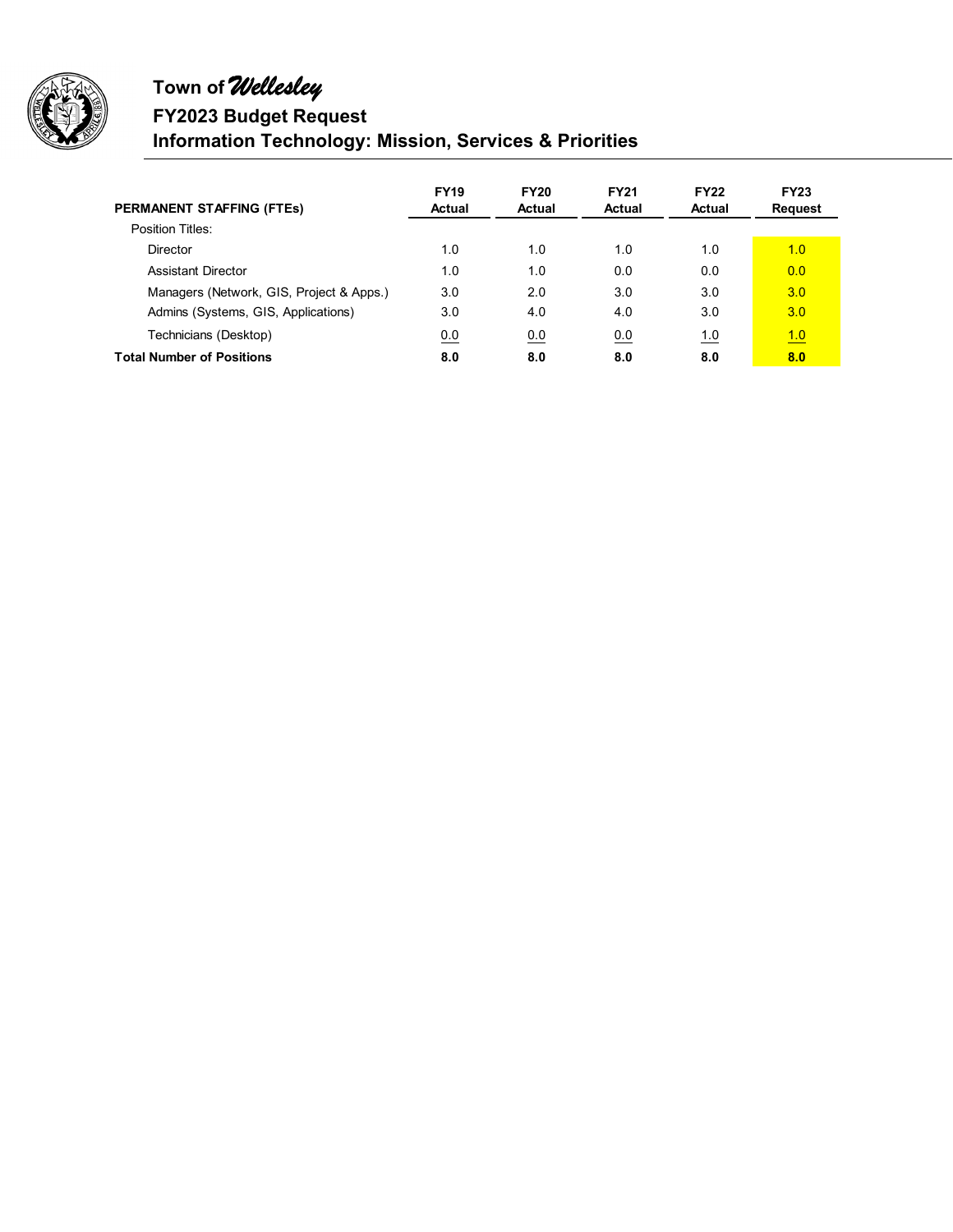

# **Town of** *Wellesley* **FY2023 Budget Request Information Technology: Mission, Services & Priorities**

|                      |        |                                                                       | Information Technology Department Operating Request                                                                                                                                                                                                 |                                 |                       |                |                              |                 |                        |                       |
|----------------------|--------|-----------------------------------------------------------------------|-----------------------------------------------------------------------------------------------------------------------------------------------------------------------------------------------------------------------------------------------------|---------------------------------|-----------------------|----------------|------------------------------|-----------------|------------------------|-----------------------|
| Org                  | Object | Account # 01-155<br><b>Account Title</b>                              | Explanation                                                                                                                                                                                                                                         | <b>FY19</b><br>Actual           | <b>FY20</b><br>Actual | FY21<br>Actual | <b>FY22</b><br><b>Budget</b> | FY23<br>Request | \$ Variance<br>FY22-23 | % Variance<br>FY22-23 |
|                      |        |                                                                       | PERSONAL SERVICES                                                                                                                                                                                                                                   |                                 |                       |                |                              |                 |                        |                       |
| 01155100             |        | 511010 Senior Administrator                                           | Information Technology Director                                                                                                                                                                                                                     | \$106,066                       | \$<br>113,615         | 116,012<br>\$  | \$118,911                    | \$118,912       | $\pmb{0}$<br>S         | 0.00%                 |
| 01155100             |        | 511220 Other Professionals                                            | 3 Managers (Project & Apps., Network, &<br>GIS); 4 Administrators (Systems, GIS,<br>Applications & Desktop)                                                                                                                                         | 495,006                         | 442,130               | 475,907        | 598,722                      | 597,014         | \$<br>(1,708)          | $-0.29%$              |
| 01155101             |        | 512590 Recognition Award Payment                                      | Recognition Award Payment                                                                                                                                                                                                                           | 6,242                           |                       |                |                              |                 |                        | 0.00%                 |
|                      |        |                                                                       | PERSONAL SERVICES SUBTOTAL                                                                                                                                                                                                                          | 607,314                         | 555,745               | 591,919        | 717,634                      | 715,926         | \$<br>(1,708)          | $-0.24%$              |
|                      |        |                                                                       |                                                                                                                                                                                                                                                     |                                 |                       |                |                              |                 |                        |                       |
|                      |        |                                                                       | <b>EXPENSES</b><br>Annual support/maintenance contracts                                                                                                                                                                                             |                                 |                       |                |                              |                 |                        |                       |
|                      |        |                                                                       | for servers, switches, and cybersecurity                                                                                                                                                                                                            |                                 |                       |                |                              |                 |                        |                       |
|                      |        |                                                                       | devices (web filter, firewall, back-                                                                                                                                                                                                                |                                 |                       |                |                              |                 |                        |                       |
| 01155200             |        | 524030 Equipment Maintenance                                          | up/recovery, etc.).                                                                                                                                                                                                                                 | 47,331                          | 31,951                | 39,770         | 49,000                       | 25,500          | \$ (23,500)            | -47.96%               |
|                      |        |                                                                       | Provides for outside application<br>development and professional services                                                                                                                                                                           |                                 |                       |                |                              |                 |                        |                       |
| 01155200             |        | 530400 Information Technology Services                                | for specpial projects.                                                                                                                                                                                                                              | 7,619                           | 2,970                 | 2,466          | 10,000                       | 10,000          | S                      | 0.00%                 |
|                      |        |                                                                       | New account for hardware, software, and                                                                                                                                                                                                             |                                 |                       |                |                              |                 |                        |                       |
|                      |        |                                                                       | services specifically related to<br>cybersecurity systems. Items budgeted                                                                                                                                                                           |                                 |                       |                |                              |                 |                        |                       |
|                      |        |                                                                       | here were previously budgeted under                                                                                                                                                                                                                 |                                 |                       |                |                              |                 |                        |                       |
|                      |        |                                                                       | Equipment Maintenance or Computer                                                                                                                                                                                                                   |                                 |                       |                |                              |                 |                        |                       |
| 01155200             |        | 530405 Cybersecurity                                                  | Software Services.                                                                                                                                                                                                                                  |                                 |                       |                |                              |                 | 41,000 \$41,000        | 100.00%               |
|                      |        |                                                                       | For professional development of IT staff,<br>and for training staff in all departments on                                                                                                                                                           |                                 |                       |                |                              |                 |                        |                       |
| 01155200             |        | 530500 Training & Development                                         | Town-wide enterprise applications.                                                                                                                                                                                                                  | 4,730                           |                       |                | 5,000                        | 5,000           | S                      | 0.00%                 |
|                      |        |                                                                       | Annual support/maintenance contracts                                                                                                                                                                                                                |                                 |                       |                |                              |                 |                        |                       |
| 01155200             |        | Computer Software Services<br>530800 (Tyler/MUNIS)                    | for all Tyler Technologies products<br>(MUNIS)                                                                                                                                                                                                      | 161,027                         | 168,849               | 180,180        | 186.156                      | 195,464         | 9,308<br>\$            | 5.00%                 |
|                      |        |                                                                       | Annual subscription, support, and                                                                                                                                                                                                                   |                                 |                       |                |                              |                 |                        |                       |
|                      |        |                                                                       | maintenance contracts for all other                                                                                                                                                                                                                 |                                 |                       |                |                              |                 |                        |                       |
|                      |        |                                                                       | enterprise applications (e.g. Office365,                                                                                                                                                                                                            |                                 |                       |                |                              |                 |                        |                       |
| 01155200             |        | 530800 Computer Software Services (Other)                             | GIS, VMWare, Citrix, CivicPlus/website,<br>OpenGov, GovOS, Kronos, Zoom)                                                                                                                                                                            | 97,186                          | 150,669               | 190,005        | 268,844                      | 255,000         | \$ (13, 844)           | $-5.15%$              |
| 01155200             |        | 534010 Postage                                                        | Mail                                                                                                                                                                                                                                                | 3                               | 33                    |                | 100                          | 100             | \$                     | 0.00%                 |
|                      |        |                                                                       | Provides for phone lines for all extensions                                                                                                                                                                                                         |                                 |                       |                |                              |                 |                        |                       |
| 01155200             |        | 534020 Telephone                                                      | on the Town's new VoIP system, except<br>for those in MLP and DPW. Also<br>provides for high-speed internet access<br>for all PCs on the Town's network, cell<br>phones for staff of the IT Dept., and<br>copper land lines for Town Hall and other |                                 |                       |                |                              |                 |                        | 0.00%                 |
| 01155200             |        | 534035 Advertising                                                    | buildings.                                                                                                                                                                                                                                          | 27,641                          | 32,868<br>÷,          | 34,114         | 35,000<br>÷,                 | 35,000          | \$<br>\$<br>÷,         | 0.00%                 |
| 01155200             |        | 534060 Photocopying                                                   |                                                                                                                                                                                                                                                     |                                 |                       |                |                              |                 | \$                     | 0.00%                 |
| 01155200             |        | 534090 Other Communications                                           | Maintenance/usage fees and supplies for<br>the Town's fiber optic data and phone<br>networks.                                                                                                                                                       | 2,811                           | 6,394                 | 8,376          | 8,000                        | 8,000           | \$                     | 0.00%                 |
|                      |        |                                                                       | Paper and other supplies for the GIS                                                                                                                                                                                                                |                                 |                       |                |                              |                 |                        |                       |
| 01155200             |        | 542040 Paper & Stationary                                             | Office's wide-format printer.<br>Print cartridges, office supplies, and                                                                                                                                                                             | 437                             |                       | 239            | 500                          | 500             | \$                     | 0.00%                 |
| 01155200             |        | 542090 Other General Supplies                                         | other technology accessories.                                                                                                                                                                                                                       | 4,407                           | 3,253                 | 4,823          | 4,000                        | 4,000           | \$                     | 0.00%                 |
|                      |        |                                                                       | For scheduled maintenance, upgrades,                                                                                                                                                                                                                |                                 |                       |                |                              |                 |                        |                       |
| 01155200             |        | 553060 Computer Supplies                                              | and replacement of over 300 PCs on the<br>Town's network.                                                                                                                                                                                           | 46,573                          | 19,493                | 21,723         | 48,000                       | 55,000          | 7,000<br>\$            | 14.58%                |
|                      |        |                                                                       | Reimburse staff for use of personal                                                                                                                                                                                                                 |                                 |                       |                |                              |                 |                        |                       |
| 01155200             |        | 571010 Travel - Mileage                                               | vehicles as needed.                                                                                                                                                                                                                                 | 56                              | 41                    |                | 500                          | 500             | \$                     | 0.00%                 |
|                      |        |                                                                       | Registration, travel, and accomodations                                                                                                                                                                                                             |                                 |                       |                |                              |                 |                        |                       |
|                      |        | Conf/Mtgs - Professional &                                            | for IT/GIS conferences (e.g. MMA<br>Annual Conference, NortheastArc User                                                                                                                                                                            |                                 |                       |                |                              |                 |                        |                       |
| 01155200             |        | 571120 Administration Staff                                           | Group, MUNIS / Tyler Connect).                                                                                                                                                                                                                      | 180                             | 375                   | 2,465          | 1,000                        | 1,000           | \$                     | 0.00%                 |
| 01155200             |        | 572120 Conf/Mtgs - Administrative Staff                               |                                                                                                                                                                                                                                                     |                                 |                       |                |                              |                 |                        | 0.00%                 |
|                      |        |                                                                       | Dues for IT/GIS professional                                                                                                                                                                                                                        |                                 |                       |                |                              |                 |                        |                       |
| 01155200<br>01155200 |        | 573020 Dues - Professional Staff<br>578015 Late Fees/Interest Charges | organizations.                                                                                                                                                                                                                                      | 160<br>$\overline{\phantom{a}}$ | 100<br>$\mathbf{1}$   | $\sim$         | 150                          | 150             | \$<br>S                | 0.00%<br>0.00%        |
|                      |        |                                                                       | <b>EXPENSES SUBTOTAL</b>                                                                                                                                                                                                                            | 400,162                         | 416,996               | 484,160        | 616,250                      | 636,214         | 19,964                 | 3.24%                 |
|                      |        |                                                                       |                                                                                                                                                                                                                                                     |                                 |                       |                |                              |                 |                        |                       |
|                      |        |                                                                       | Encumbered expenses (invoices                                                                                                                                                                                                                       |                                 |                       |                |                              |                 |                        |                       |
|                      |        | 570000 Other Charges & Expenses                                       | eceived/paid in the following fiscal year)                                                                                                                                                                                                          |                                 | 44,717                | 79,982         |                              |                 |                        | 0.00%                 |
|                      |        |                                                                       | <b>EXPENSES TOTAL</b>                                                                                                                                                                                                                               | 400,162                         | 461,713               | 564,142        | 616,250                      | 636,214         | 19,964                 | 3.24%                 |
|                      |        |                                                                       | <b>REIMBURSEMENTS</b>                                                                                                                                                                                                                               |                                 |                       |                |                              |                 |                        |                       |
| 01155600             |        | 599999 Enterprise Transfers                                           | See note below.                                                                                                                                                                                                                                     | (299, 583)                      | (307, 072)            | (314, 749)     | (322, 618)                   | (330, 683)      | (8,065)                | 2.50%                 |
|                      |        |                                                                       |                                                                                                                                                                                                                                                     |                                 |                       |                |                              |                 |                        |                       |
|                      |        |                                                                       | DEPARTMENT TOTAL*                                                                                                                                                                                                                                   | 1,007,476                       | 1,017,458             | 1,156,061      | 1,333,884                    | 1,352,139       | 18,256                 | 1.37%                 |

\*The Enterprise Funds (Water & Sewer and Municipal Light Plant) reimburse the Town for services provided by the IT Department. This reimbursement covers the Enterprise Funds' share of the IT Department's<br>personnel costs an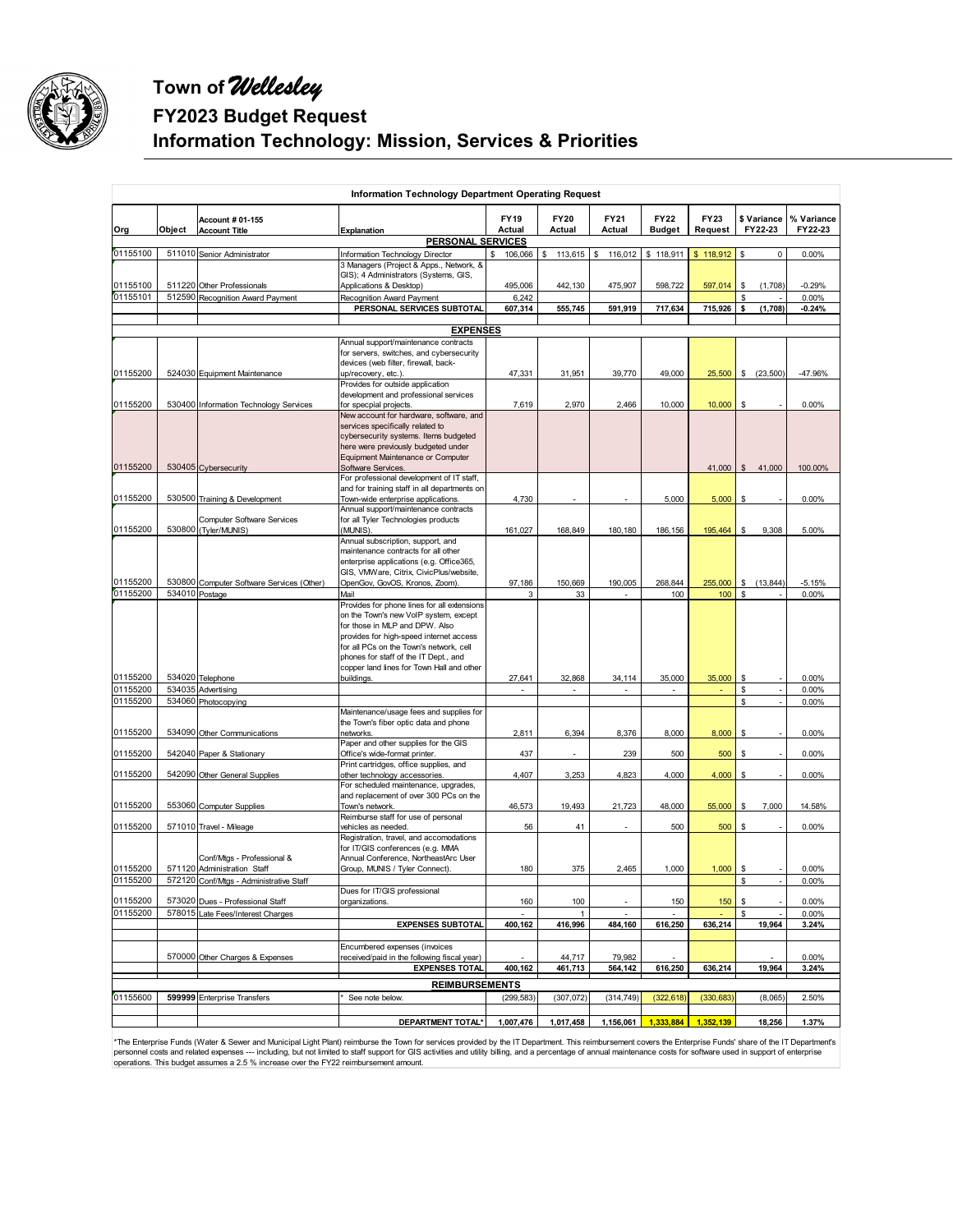

# Mission

The mission of the Treasurer/Collector's office to provide the highest level of customer service and support to all of the Town's constituencies (i.e., taxpayers, employees, retirees or vendors), as well as satisfy the legal requirements set forth in Massachusetts General Laws and the Town's bylaws.

#### **Organization**

The department is comprised of Five full-time (4.5 FTE) employees: the Treasurer/Collector, Assistant T/C, Sr. Accounting Clerk for Parking & Collections (funded half in this budget and half from Traffic & Parking), and 2.0 Accounting Clerks.



The office of the Treasurer/Collector is responsible for all cash management activities of the Town. Activities include:

- Collecting all taxes and certain other bills due to the Town
- Accounting for and investing all available cash (excluding the Retirement System and OPEB)
- Disbursing all Town funds requested by Financial Services via the accounts payable and payroll processes
- Maintaining all records for and properly disbursing the Town's various tax obligations; and administering all Town Trust Funds

The Treasurer/Collector administers the Town's employee group benefit programs (except retirement), including the following activities:

- Administering the group health insurance program, in conjunction with the Human Resources Department, assisting with the Budget preparation and payment of invoices
- Administering the Town's additional insurances program, including Life Insurance, Dental Insurance, AFLAC and Eyemed in conjunction with Human Resources, assisting with the Budget preparation and payment of invoices
- Administering the Town's defined contribution plan; both the voluntary deferred compensation plan for benefit eligible employees and the mandatory plan for part-time, temporary and seasonal employees not eligible to join the retirement plans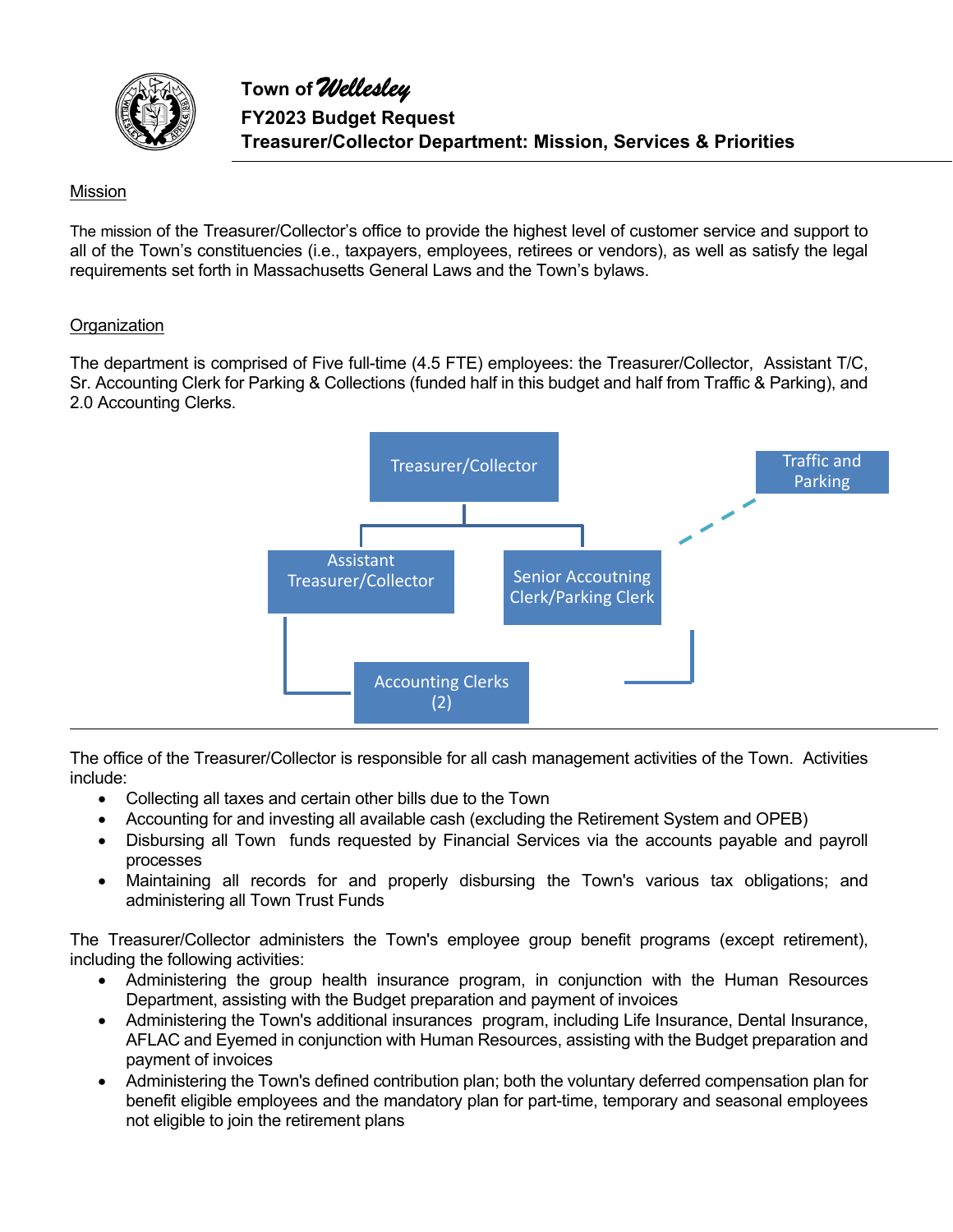Administering the Town's Long Term Disability program in conjunction with the Human Resources Department, assisting with the Budget preparation and payment of invoices

The Treasurer/Collector is responsible for the debt management activities of the Town, including:

- Producing all documentation required for both short and long term borrowing issues
- Working with the finance team and rating agencies to maintain the Town's bond rating and dispersing all town debt payments

Other responsibilities include:

- Administering the Town's self insured Workers' Compensation program in conjunction with Human **Resources**
- Serving as backup to the Office of the Parking Clerk, and providing assistance with the supervision of the Town's parking enforcement function in conjunction with the Police Department

Coordinating all incoming and outgoing mail activities for Town Hall

#### Prior Year Projects

Significant personnel changes within the Department in FY21. Long-time Treasurer/Collector retired in November 2020 and Assistant Treasurer in May 2021. Personnel restructuring allowed for internal succession for both of these positions and a considerable effort of training was made to plan for a smooth transition.

#### **Goals**

Continue the effort of cross-training and succession planning.

#### Base Level Budget

This budget is within guideline. Personnel changes allowed for re-allocation of funds to the part-time help line, with the goal of increasing staff cross-training and additional resources. Expense increase primarily in bank fees due to more online and non-cash payment being encouraged.

|                                  | <b>FY19</b>   | <b>FY20</b>   | <b>FY21</b>   | <b>FY22</b>   | <b>FY23</b>    |
|----------------------------------|---------------|---------------|---------------|---------------|----------------|
| <b>PERMANENT STAFFING (FTES)</b> | <b>Actual</b> | <b>Actual</b> | <b>Actual</b> | <b>Budget</b> | <b>Request</b> |
| <b>Position Titles:</b>          |               |               |               |               |                |
| Treasurer/Collector              | 1.0           | 1.0           | 1.0           | 1.0           | 1.0            |
| Ass't. Treasurer/Collector       | 1.0           | 1.0           | 1.5           | 1.5           | 1.0            |
| Sr. Accounting Clerk Parking &   |               |               |               |               |                |
| Collections                      |               | ۰             | 0.5           | 0.5           | 0.5            |
| <b>Accounting Clerks</b>         | 2.0           | 2.0           | 1.5           | 1.5           | 2.0            |
| Part-Time/Intern                 | 0.0           | 0.0           | 0.0           | 0.0           | 0.0            |
| <b>Total Number of Positions</b> | 4.0           | 4.0           | 4.5           | 4.5           | 4.5            |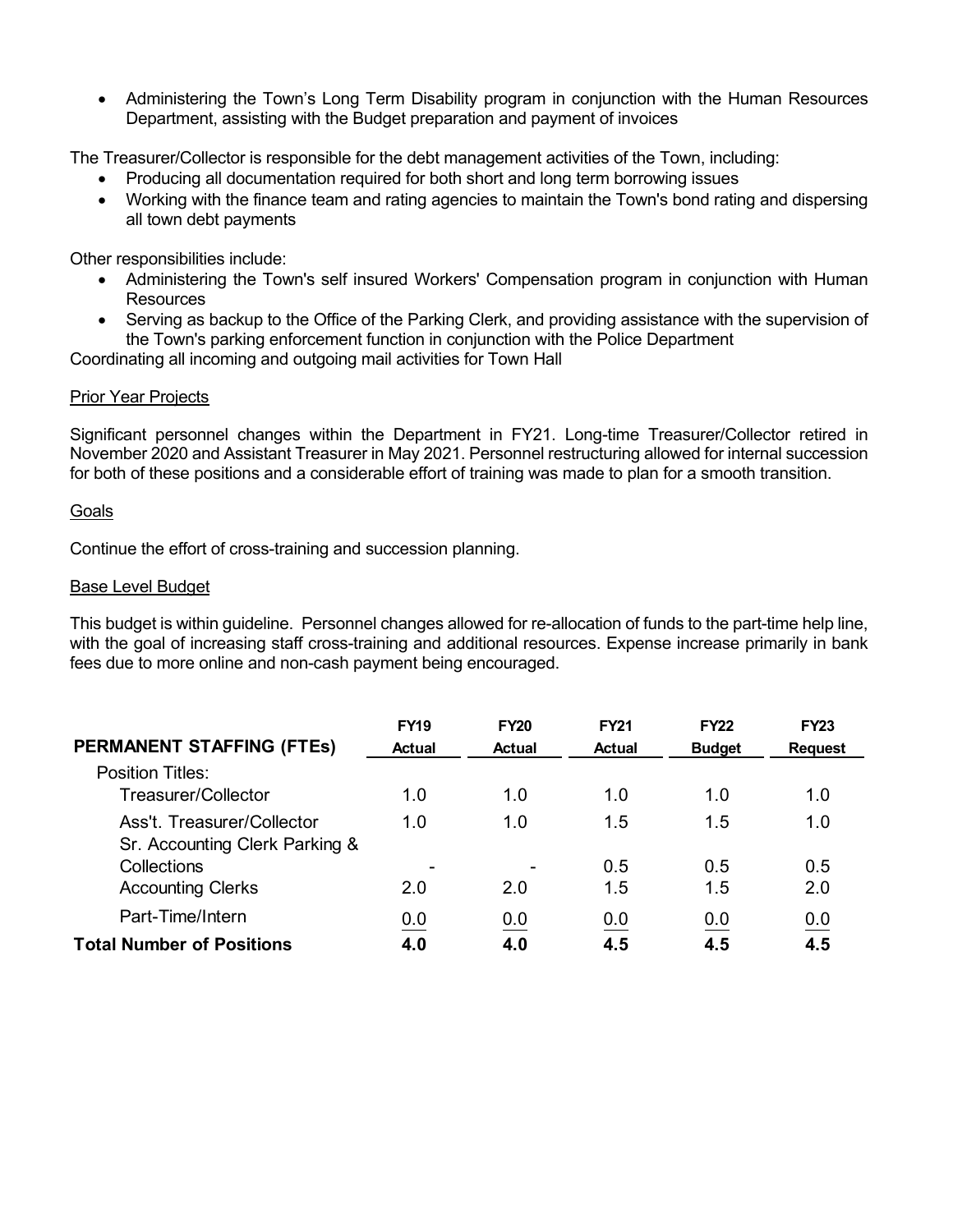|          |     |                                                      | <b>Treasurer/Collector Department Operating Request</b>                                                                                                                                                                                                                                                                                                                                                                                                                                                                                                                                                                                     |                   |                       |                  |                              |                 |                        |                       |
|----------|-----|------------------------------------------------------|---------------------------------------------------------------------------------------------------------------------------------------------------------------------------------------------------------------------------------------------------------------------------------------------------------------------------------------------------------------------------------------------------------------------------------------------------------------------------------------------------------------------------------------------------------------------------------------------------------------------------------------------|-------------------|-----------------------|------------------|------------------------------|-----------------|------------------------|-----------------------|
| Org      | Obj | <b>Account # 01-145</b><br><b>Account Title</b>      | <b>Explanation</b>                                                                                                                                                                                                                                                                                                                                                                                                                                                                                                                                                                                                                          | FY19<br>Actual    | <b>FY20</b><br>Actual | FY21<br>Actual   | <b>FY22</b><br><b>Budget</b> | FY23<br>Request | \$ Variance<br>FY22-23 | % Variance<br>FY22-23 |
|          |     |                                                      |                                                                                                                                                                                                                                                                                                                                                                                                                                                                                                                                                                                                                                             | PERSONAL SERVICES |                       |                  |                              |                 |                        |                       |
|          |     |                                                      |                                                                                                                                                                                                                                                                                                                                                                                                                                                                                                                                                                                                                                             |                   |                       |                  |                              |                 |                        |                       |
| 01145100 |     | 511010 Senior Administrator                          | Treasurer/Collector<br>Senior Accounting Clerk/Parking Clerk -                                                                                                                                                                                                                                                                                                                                                                                                                                                                                                                                                                              | \$122,087         | \$125,487             | \$120,715        | \$118,873                    | \$118,873       | \$<br>0                | 0.00%                 |
| 01145100 |     | 511015 Senior Accounting Clerk                       | Starting in FY20 (50% paid by parking)                                                                                                                                                                                                                                                                                                                                                                                                                                                                                                                                                                                                      | \$                | \$26,239              | \$32,061         | \$32,701                     | \$32,701        | \$<br>0                | 0.00%                 |
| 01145100 |     | 511220 Other Professional Staff                      | Assistant Treasurer/Collector                                                                                                                                                                                                                                                                                                                                                                                                                                                                                                                                                                                                               | 74,915            | 92,550                | 113,651          | 76,594                       | 76,593          | (1)<br>\$              | 0.00%                 |
| 01145100 |     | 511370 Clerical                                      | Full-Time Clerks                                                                                                                                                                                                                                                                                                                                                                                                                                                                                                                                                                                                                            | 99,955            | 56,108                | 54,408           | 92,180                       | 96,326          | \$<br>4,146            | 4.50%                 |
| 01145100 |     | 512290 Part-time Help                                | Part-Time Clerk/Intern                                                                                                                                                                                                                                                                                                                                                                                                                                                                                                                                                                                                                      | 17,050            | 36,348                | 22,288           | 38,012                       | 33,866          | \$<br>(4, 146)         | $-10.91%$             |
| 01145100 |     | 515050 Longevity                                     |                                                                                                                                                                                                                                                                                                                                                                                                                                                                                                                                                                                                                                             | 300               | 300                   |                  |                              |                 | \$                     | 0.00%                 |
|          |     |                                                      | PERSONAL SERVICES SUBTOTAL                                                                                                                                                                                                                                                                                                                                                                                                                                                                                                                                                                                                                  | \$314,306         | \$337.033             | \$343,123        | \$358,361                    | \$358,360       | \$<br>(1)              | 0.00%                 |
|          |     |                                                      |                                                                                                                                                                                                                                                                                                                                                                                                                                                                                                                                                                                                                                             |                   |                       |                  |                              |                 |                        |                       |
|          |     |                                                      |                                                                                                                                                                                                                                                                                                                                                                                                                                                                                                                                                                                                                                             | <b>EXPENSES</b>   |                       |                  |                              |                 |                        |                       |
|          |     |                                                      | This covers the cost of maintenance for the<br>Department's copier, typewriter and postal                                                                                                                                                                                                                                                                                                                                                                                                                                                                                                                                                   |                   |                       |                  |                              |                 |                        |                       |
| 01145200 |     | 524030 Equipment Maintenance                         | equipment.                                                                                                                                                                                                                                                                                                                                                                                                                                                                                                                                                                                                                                  | 4,361             | 3,109                 | 1,536            | 2,980                        | 3,000           | \$<br>20               | 0.67%                 |
|          |     |                                                      | Cover cost of postage system that was installed                                                                                                                                                                                                                                                                                                                                                                                                                                                                                                                                                                                             |                   |                       |                  |                              |                 |                        |                       |
| 01145200 |     | 527030 Equipment Rental/Lease<br>Other Professional  | in FY05.                                                                                                                                                                                                                                                                                                                                                                                                                                                                                                                                                                                                                                    | 3,220             | 2,415                 | 3,087            | 3,220                        | 3,500           | \$<br>280              | 8.70%                 |
| 01145200 |     | 530900 Services                                      | Banking services include lockbox, depository,<br>custodial and checking services.                                                                                                                                                                                                                                                                                                                                                                                                                                                                                                                                                           | 40,574            | 48,281                | 43,852           | 50,000                       | 52,000          | \$<br>2,000            | 4.00%                 |
|          |     |                                                      | The postage budget for the Treasurer's Office<br>covers postage costs for mailing real estate,<br>personal property and motor vehicle excise bills<br>and payroll and expense checks, W-2 and<br>1099 forms, miscellaneous billings plus all<br>departmental correspondence. The Treasurer's<br>Office oversees the processing of outgoing mail<br>from the Town Hall. Of the approx. 77,000<br>(exclusive of tax bills which are mailed by MLP<br>but paid for out of this budget) pieces of mail<br>processed annually, this budget covers the<br>department's 31,000 pieces while the 46,000<br>other pieces are charged back to various |                   |                       |                  |                              |                 |                        |                       |
| 01145200 |     | 534010 Postage                                       | departments.                                                                                                                                                                                                                                                                                                                                                                                                                                                                                                                                                                                                                                | 32,107            | 34,327                | 40,111           | 36,000                       | 40,000          | \$<br>4,000            | 11.11%                |
| 01145200 |     | 534030 Advertising - General                         | Notification to the public that tax bills have been<br>mailed and legal advertisement for tax takings.<br>The printing/mailing budget for the Treasurer's<br>Office covers the cost of printing the stock<br>forms for real estate, personal property, excise<br>bills, W-2's, 1099's and the check stock for<br>payroll and expense checks. In addition,<br>envelopes for mailing all the above items are<br>purchased from this account. Tax billing is                                                                                                                                                                                   | 250               | 196                   | 616              | 300                          | 700             | \$<br>400              | 133.33%               |
| 01145200 |     | 534040 Printing & Mailing Expense   Bowes equipment. | contracted to the MLP through their Pitney                                                                                                                                                                                                                                                                                                                                                                                                                                                                                                                                                                                                  | 2,391             | 3,320                 | 2,568            | 4,000                        | 4,000           | \$                     | 0.00%                 |
|          |     |                                                      | Standard office supplies plus supplies for<br>personal copier, LaserJet and mail machine.                                                                                                                                                                                                                                                                                                                                                                                                                                                                                                                                                   |                   |                       |                  |                              |                 |                        |                       |
| 01145200 |     | 542010 Office Supplies                               | Annual Quickbooks subscription.                                                                                                                                                                                                                                                                                                                                                                                                                                                                                                                                                                                                             | 3,302             | 5,285                 | 5,029            | 6,000                        | 6,000           | \$                     | 0.00%                 |
| 01145200 |     | Conf. Meetings -<br>571110 Administrators            | The Treasurer attends meetings of the Mass.<br>Govt. Finance Officers Assoc. and the Mass<br>Collector/Treasurer Assoc. This also covers<br>the cost of attending the annual MMA Meeting<br>in Boston.                                                                                                                                                                                                                                                                                                                                                                                                                                      | 500               | 244                   | 140              | 600                          | 1,200           | \$<br>600              | 100.00%               |
|          |     |                                                      | The Treasurer attends the annual GFOA                                                                                                                                                                                                                                                                                                                                                                                                                                                                                                                                                                                                       |                   |                       |                  |                              |                 |                        |                       |
| 01145200 |     | 572110 Conf/Mtgs - Administrators                    | Conference.<br>Treasurer and Asst. Treasurer belong to Mass.<br>Collectors & Treasurers Assoc.and the<br>Treasurer belongs to the Mass. Government<br>Finance Officers Assoc. & Government                                                                                                                                                                                                                                                                                                                                                                                                                                                  |                   |                       |                  | 1,500                        | 1,500           | \$                     | $0.00\%$              |
| 01145200 |     | 573010 Dues - Administrators                         | Finance Officers Assoc. of U.S. & Canada.<br>M.G.L.'s require that the Treasurer/Collector                                                                                                                                                                                                                                                                                                                                                                                                                                                                                                                                                  | 485               | 485                   | 260              | 600                          | 600             | \$                     | 0.00%                 |
| 01145200 |     | 574120 Public Employee Bond                          | and both Assistanst maintain bonds each and<br>that the Town's Deputy Collector be bonded.                                                                                                                                                                                                                                                                                                                                                                                                                                                                                                                                                  | 2,076             | 2,423                 | 2,214            | 4,700                        | 4,700           | \$                     | 0.00%                 |
| 01145200 |     | 578035 Over/Short                                    | Deposit Over/Short                                                                                                                                                                                                                                                                                                                                                                                                                                                                                                                                                                                                                          | 2,388             |                       |                  |                              |                 | \$<br>×.               | 0.00%                 |
| 01145200 |     | 569998 Check Error/Bank Fees                         |                                                                                                                                                                                                                                                                                                                                                                                                                                                                                                                                                                                                                                             | $\blacksquare$    | 1,732                 | $\omega$         | $\blacksquare$               |                 | \$<br>$\omega$         | 0.00%                 |
| 01145200 |     | 569999 IRS Penalties                                 | Charges for tax payment errors                                                                                                                                                                                                                                                                                                                                                                                                                                                                                                                                                                                                              | 1,276             |                       | 1,795            |                              |                 | \$<br>×.               | 0.00%                 |
| 01145200 |     | 595540 Tax Title Costs                               | Tax Taking costs, including attorney and filing.                                                                                                                                                                                                                                                                                                                                                                                                                                                                                                                                                                                            | 3,714             | 3,469                 | 2,756            | 5,000                        | 5,000           | \$                     | 0.00%                 |
|          |     | 570000 Other Charges &<br>Expenses                   | <b>EXPENSES SUBTOTAL</b><br>Encumbered expenses from prior fiscal year                                                                                                                                                                                                                                                                                                                                                                                                                                                                                                                                                                      | 96,644<br>722     | 105,286<br>653        | 103,965<br>2,887 | 114,900                      | 122,200         | 7,300<br>\$            | 6.35%<br>0.00%        |
|          |     |                                                      |                                                                                                                                                                                                                                                                                                                                                                                                                                                                                                                                                                                                                                             |                   |                       |                  |                              |                 |                        |                       |
|          |     |                                                      | DEPARTMENT TOTAL \$411,672 \$442,972 \$449,975 \$473,261                                                                                                                                                                                                                                                                                                                                                                                                                                                                                                                                                                                    |                   |                       |                  |                              | \$480,560       | 7,299                  | 1.54%                 |